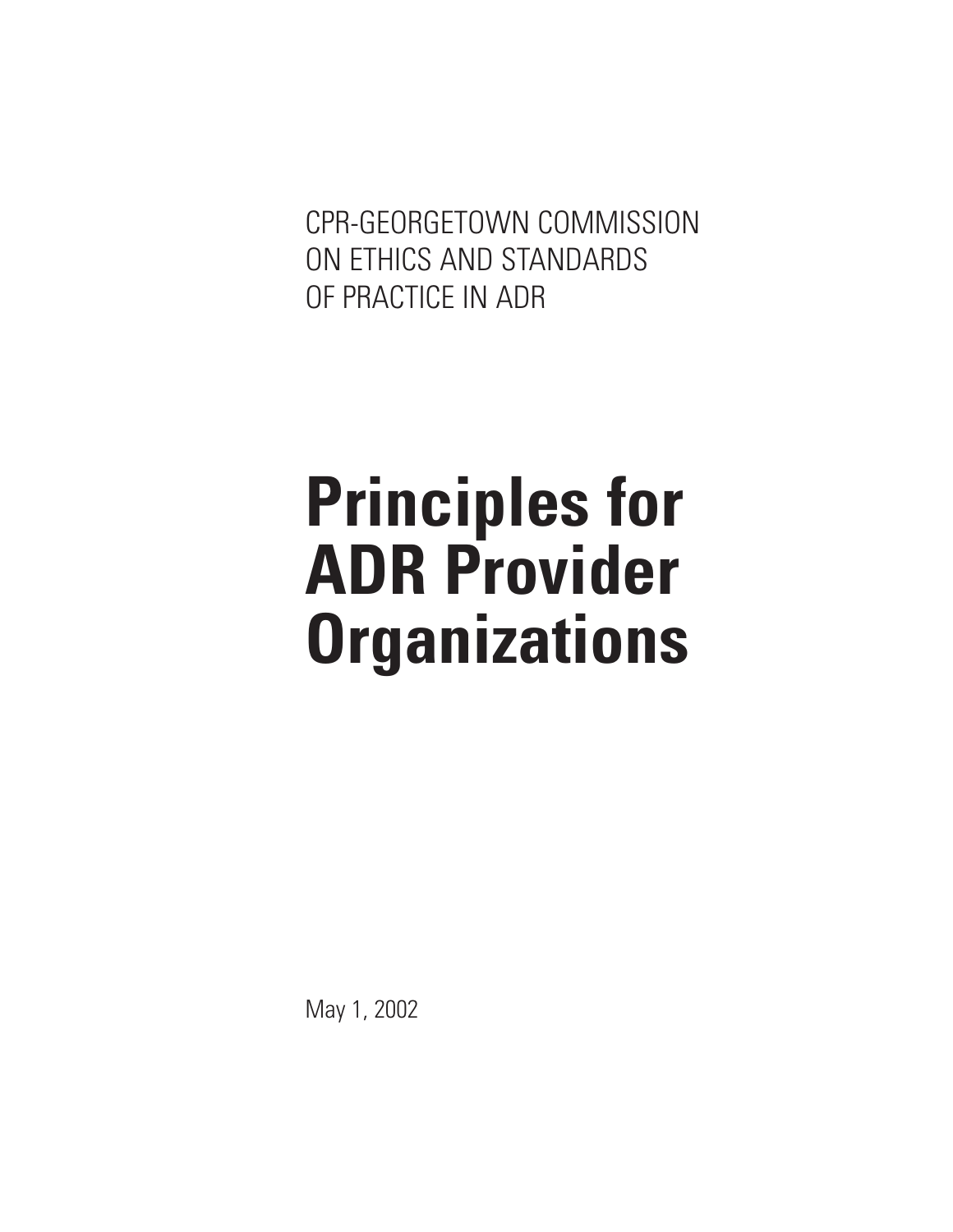# CPR-GEORGETOWN COMMISSION ON ETHICS AND STANDARDS OF PRACTICE IN ADR

May 1, 2002

# **Principles for ADR Provider Organizations1**

The CPR-Georgetown Commission on Ethics and Standards of Practice in ADR developed the following Principles for ADR Provider Organizations to provide guidance to entities that provide ADR services, consumers of their services, the public, and policy makers. The Commission is a joint initiative of the CPR Institute for Dispute Resolution and Georgetown University Law Center, with support from the William and Flora Hewlett Foundation. The Commission, which is chaired by Professor Carrie Menkel-Meadow of the Georgetown University Law Center, has also developed the CPR-Georgetown Proposed Model Rule of Professional Conduct for the Lawyer as Third Party Neutral (Final, 2002), and provided guidance to the ABA Ethics 2000 Commission in its reexamination of the Model Rules of Professional Conduct on ADR ethics issues.2

<sup>1</sup> The Principles for ADR Provider Organizations were prepared under the auspices of the CPR-Georgetown Commission on Ethics and Standards of Practice in ADR, sponsored by CPR Institute for Dispute Resolution and Georgetown University Law Center, with support from the William and Flora Hewlett Foundation. CPR-Georgetown Commission members are noted on the final page of this document.

The Principles were drafted by a Commission committee co-chaired by Margaret L. Shaw and former staff director Elizabeth Plapinger, who also served as reporter. The Drafting Committee also included: Prof. Marjorie Corman Aaron, Howard S. Bellman, Christopher Honeyman, Prof. Carrie Menkel-Meadow, William K. Slate II *(see note 5 infra)*, Thomas J. Stipanowich, Hon. John L. Wagner, and Michael D. Young. Eric Van Loon and Vivian Shelansky also provided invaluable assistance in the drafting effort.

A second committee of the Commission, chaired by Charles Pou, developed the definition of ADR Provider Organization used in these Principles, as well as a taxonomy of ADR Provider Organizations which helped guide this effort. *See Taxonomy of ADR Provider Organizations,* Appendix A.

<sup>&</sup>lt;sup>2</sup> The final version of the Ethics 2000 proposal specifically addresses the lawyer's expanded role as ADR neutral and problem solver for the first time. It does so in four ways. *First,* the Ethics 2000 proposal recognizes the lawyer's neutral, nonrepresentational roles in the proposed Preamble to the Model Rules of Professional Conduct. *See* Ethics 2000 Proposal at Preamble para. [3] ("In addition to these representational functions, a lawyer may serve as a third-party neutral, a nonrepresentational role helping the parties to resolve a dispute or other matter. Some of these rules apply directly to lawyers who are or have served as third-party neutrals.") *Second,* the proposal indicates that a lawyer may have a duty to advise a client of ADR options. The proposed language to Comment 5 of Rule 2.1 states: "...when a matter is likely to involve litigation, it may be necessary under Rule 1.4 to inform the client of forms of dispute resolution that might constitute alternatives to litigation." *Third,* the Ethics 2000 proposal defines the various third-party roles a lawyer may play, including that of an arbitrator or mediator. *See* Proposed Rule 2.4. ("A lawyer serves as a third-party neutral when the lawyer assists two or more persons who are not clients of the lawyer to reach a resolution of a dispute or other matter that has arisen between them.") *Fourth,* the proposal addresses the unique conflicts of interest issues raised when lawyers and law firms provide both representational and neutral services. *See* Proposed Rule 1.12 (conflicts of interest proposal including screening procedures for former judges, arbitrators, mediators or other third-party neutrals.) For a complete version of the Ethics 2000 report and status, *see http://www.abanet.org/cpr/ethics2k.html.*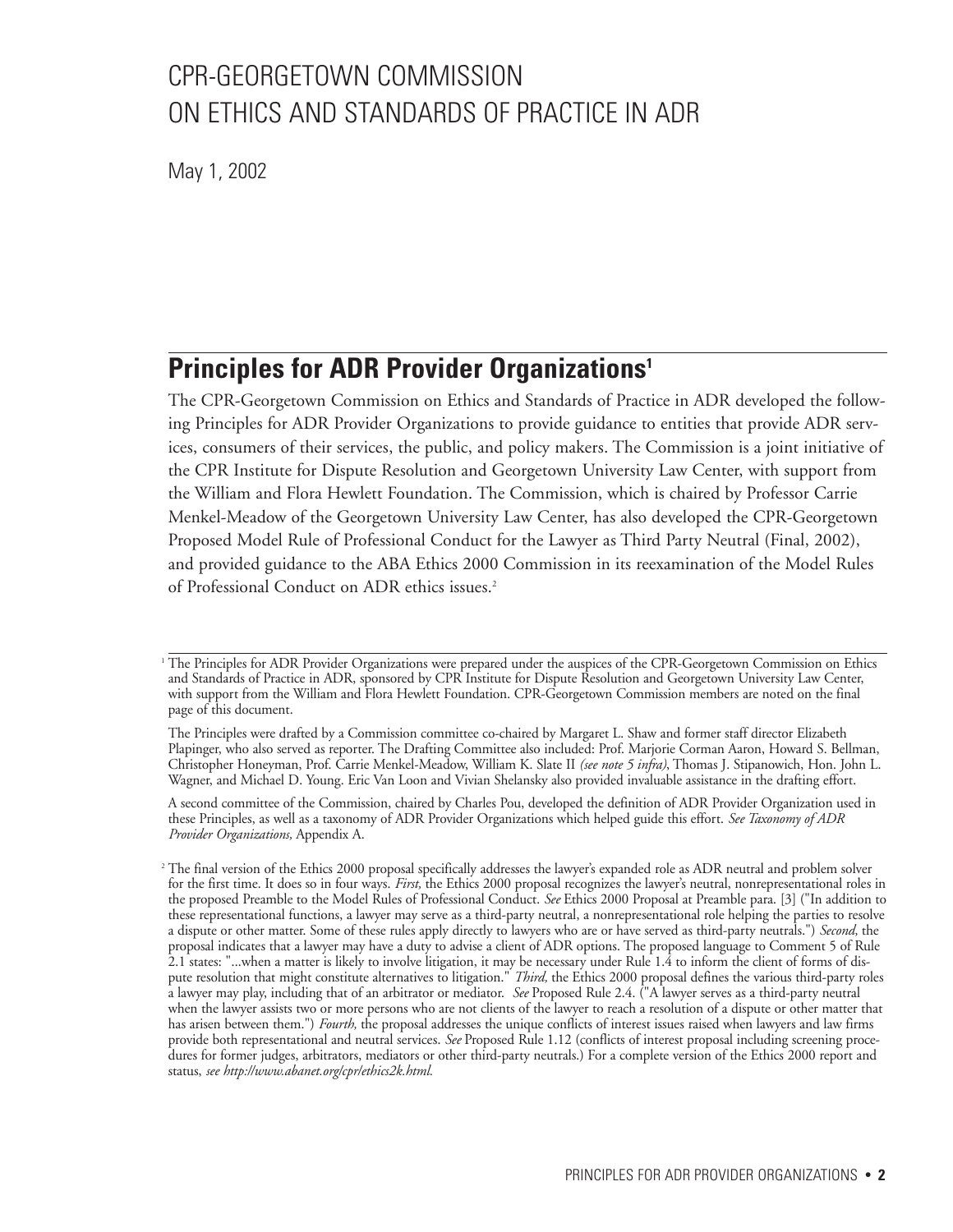The Principles for ADR Provider Organizations were developed by a committee of the CPR-Georgetown Commission, co-chaired by Commission member Margaret L. Shaw and former Commission staff director Elizabeth Plapinger, who also served as reporter.<sup>3</sup> The Principles were released for public comment from June 1, 2000 through October 15, 2001.<sup>4</sup> The final version reflects many of the substantive recommendations the Commission received during the comment period.<sup>5</sup>

<sup>3</sup> Ms. Plapinger is currently a CPR Fellow and Senior Consultant to the CPR Public Policy Projects, and a lecturer in law at Columbia Law School where she teaches ADR policy and process.

<sup>4</sup> The CPR-Georgetown Principles for ADR Provider Organizations have been the subject of several articles and public discussions during the comment period. *See, e.g., Special Feature: The CPR-Georgetown Ethical Principles for ADR Providers,* Disp. Resol. Mag. (ABA Dispute Resolution Section, Spring 2001), including Margaret Shaw and Elizabeth Plapinger, *The CPR-Georgetown Ethical Principles for Providers Set the Bar* at 14; Michael D. Young, *Pro: Principles Mitigate Potential Dangers of Mandatory Arbitration at* 18; Cliff Palesfsky, *Con: Proposed CPR Provider Ethics Rules Don't Go Far Enough* at 18. *See also* Carrie Menkel-Meadow, *Ethics in ADR: The Many "Cs" of Professional Responsibility and Dispute Resolution,* 28 Fordham Urban Law J., 979, 987-990 (April 2001); Reynolds Holding, *Private Justice: Can Public Count on Fair Arbitration,* The San Francisco Chronicle Francisco Chronicle, at A15 (October 8, 2001).

During the comment period, the CPR-Georgetown Provider Principles have also been used as guidelines for consideration of measurement of quality standards of dispute resolution programs in a variety of settings. For example, at the 2000 Annual Meeting of State Programs of Dispute Resolution sponsored by the Policy Consensus Institute in New Mexico, it was noted that a number of states have used the Principles for framing discussions and establishing standards and other evaluative criteria for assessing the quality of dispute resolution development. Additionally, it was suggested that the Provider Principles should serve broadly as templates for development and evaluation of state-sponsored dispute resolution programs. Internationally, during the comment period, the Provider Principles were translated into Italian and Spanish to provide guidance to relevant groups in Italy and South America.

<sup>5</sup> Drafting committee member and President of the American Arbitration Association William K. Slate II has declined to fully endorse the CPR-Georgetown Principles for ADR Provider Organizations, stating that he does not believe the Principles are fully applicable to the American Arbitration Association (AAA) because of its "unique size and complexity." While "endors[ing] the basic premises of the Principles which encourage transparency and disclosure" Mr. Slate explained his position in a letter of February 4, 2002 to Thomas J. Stipanowich, President of the CPR Institute for Dispute Resolution and also a drafting committee member. In the correspondence, which is on file at CPR, Mr. Slate stated, "I believe the [CPR-Georgetown] Principles will prove to be invaluable and [provide] appropriate guidelines for small provider organizations and for providers who serve in dual roles, by assisting in drafting agreements and then serving as neutrals. Although the AAA does not fall into either of these categories, the AAA endorses the basis premises of the Principles which encourage transparency and disclosure. As a result of my work with CPR on these Principles, the AAA has already developed an organizational ethical statement which has been posted for the past few months on the AAA website that we believe recognizes the unique size and complexity of the AAA in the ADR marketplace, while acknowledging and respecting the basic concerns that guided the CPR Principles." Mr. Slate also thanked the CPR-Georgetown Commission, and its sponsoring institutions, for providing "a true service to the advancement and credibility of alternative dispute resolution by recognizing the serious issues of ADR providers with actual or apparent conflicts of interest and convening a group to address these issues. I was pleased to be a part of this group and appreciate the consideration given to my opinions and perspective." Letter of 2/4/02 from William K. Slate to Thomas J. Stipanowich, on file at CPR.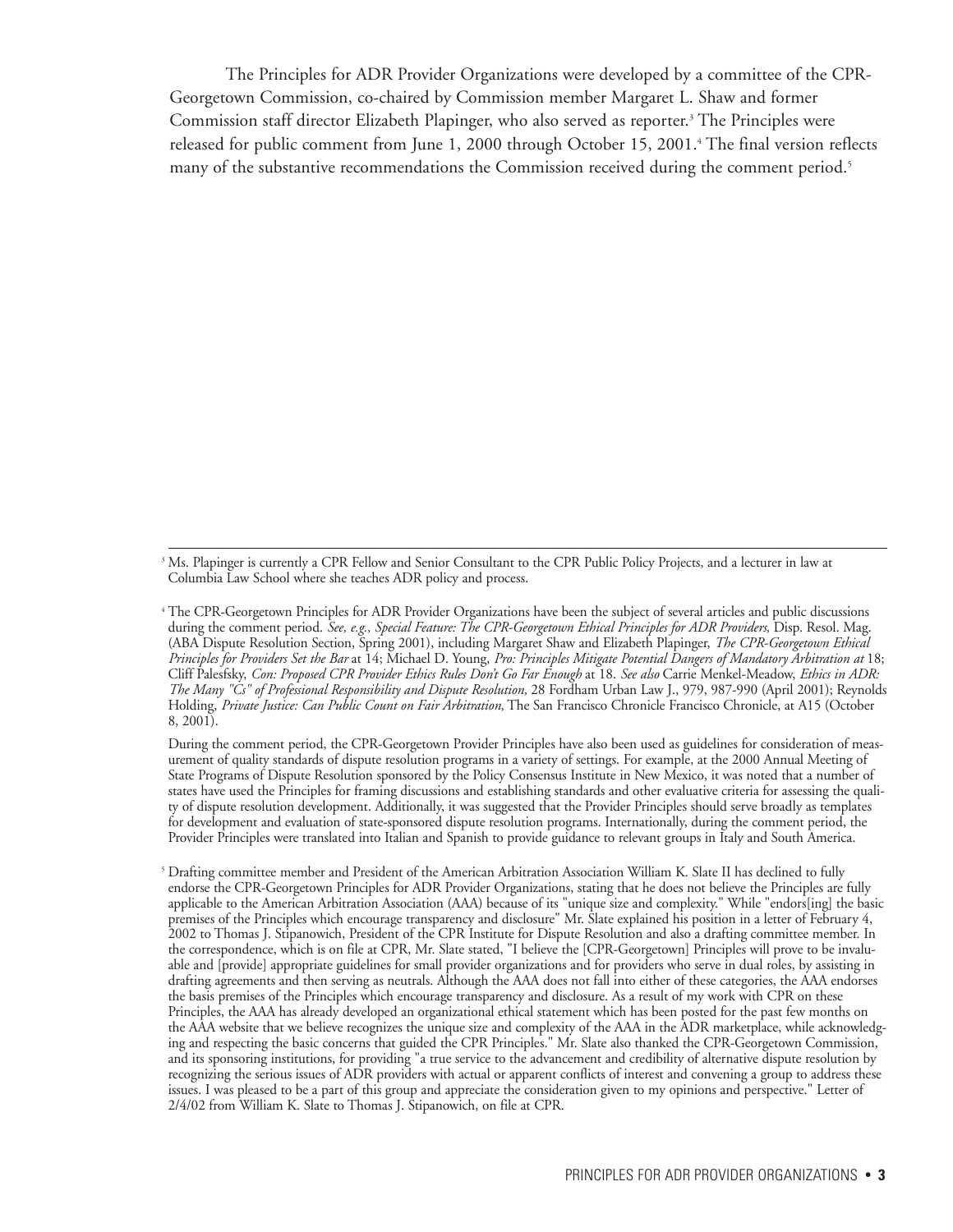# **Preamble**

As the use of ADR expands into almost every sphere of activity, $6$  the public and private organizations that provide ADR services are coming under greater scrutiny in the marketplace, in the courts, and among regulators, commentators and policy makers.7 The growth and increasing importance of ADR Provider Organizations, coupled with the absence of broadly-recognized standards to guide responsible practice, propel this effort by the CPR-Georgetown Commission to develop the following Principles for ADR Provider Organizations.<sup>8</sup>

The Principles build upon the significant policy directives of the past decade which recognize the central role of the ADR provider organization in the delivery of fair, impartial and quality ADR services.<sup>9</sup> Several core ideas guide the Commission's effort, namely that:

- It is timely and important to establish standards of responsible practice in this rapidly growing field to provide guidance to ADR Provider Organizations and to inform consumers, policy makers and the public generally.
- The most effective architecture for maximizing the fairness, impartiality and quality of dispute resolution services is the meaningful *disclosure* of key information.
- Consumers of dispute resolution services are entitled to sufficient information about ADR Provider Organizations, their services and affiliated neutrals to make wellinformed decisions about their dispute resolution options.

<sup>9</sup> *See supra 7.*

<sup>6</sup> Today, ADR processes or techniques are used in almost every kind of legal and nonlegal dispute and in all almost all sectors, including family, school, commercial, employment, environmental, banking, product liability, construction, farmer-lender, professional malpractice, etc. In the past decade, ADR has become a familiar part of federal and state courts, administrative practice, and regulatory and public policy development. The development of ADR systems for public and private institutions, as well as the use of ADR to arrange transactions are also well established. *See generally* Stephen D. Goldberg, Frank E.A. Sander, & Nancy H. Rogers, Dispute Resolution: Negotiation, Mediation and Other Process (Aspen Law and Business, 3rd ed., 1999).

<sup>7</sup> To date, much of the policy and case law development has focused on the fairness and integrity of ADR processes and forums that provide arbitration pursuant to contract in the areas of consumer services, health care and employment. *See, e.g.,Circuit City Stores, Inc. v. Saint Clair Adams,* 279 F.3d 889 (9th Cir. 2002) (employment); *Cole v. Burns Int'l Security Services,* 105 F.3d 1465 (D.C. Cir. 1997) (employment); *Armendariz v. Foundation Health Psychcare Services, Inc.,* 24 Cal. 4th 83, 6 P.3d 669, 99 Cal. Rptr. 2d 745 (2000) (employment); *Engalla v. Kaiser Permanente Medical Group, Inc.,* 15 Cal. 4th 951, 938 P.2d 903, 64 Cal. Rptr.2d 843 (1997) (health care); *Ting v. AT&T,* 182 F. Supp.2d 902 (N.D. Cal. 2002) (consumer). *See also Green Tree Financial Corp.-Alabama v. Randolph,* 531 U.S. 79, 121 S. Ct. 513 (2000) (Truth in Lending Act claim).

Recent policy directives have recognized the central role of the ADR provider organization in the delivery of fair, impartial and quality ADR services. *See, e.g., Task Force on Alternative Dispute Resolution in Employment, A Due Process Protocol for Mediation and Arbitration of Statutory Disputes Arising out of the Employment Relationship* (1995)(hereafter cited as Employment Due Process Protocol); Society of Professionals in Dispute Resolution (SPIDR) Commission on Qualifications, *Ensuring Competence and Quality in Dispute Resolution Practice* (Draft Report 1994)(hereafter cited as SPIDR Report on Qualifications); American Arbitration Association, *Consumer Due Process Protocol: A Due Process Protocol for Mediation and Arbitration of Consumer Disputes* (May 1998)(hereinafter cited as Consumer Due Process Protocol); American Arbitration Association, American Bar Association, and American Medical Association, *Health Care Due Process Protocol: A Due Process Protocol for Mediation and Arbitration of Health Care Disputes* (June 1998)(hereafter cited as Health Care Due Process Protocol); Center for Dispute Settlement and Institute of Judicial Administration, *National Standards for Court-Connected Mediation* (1992); and JAMS Minimum Standards of Fairness for Employment Arbitrations (1995, 1998).

Commentators also have begun to consider the role of ADR provider organizations in the delivery of private justice and the procedural fairness of ADR forums. *See generally Carrie Menkel-Meadow, Do the 'Haves' Come Out Ahead in Alternative Judicial Systems?: Repeat Players in ADR,* 15 Ohio J. Dispute Res. 19 (Fall 1999); Lisa Bingham, *Focus on Arbitration After Gilmer: Employment Arbitration, The Repeat Player Effect,* 1 Employee Rights and Employment Policy J. 189 (1997); Thomas J. Stipanowich, *Behind the Neutral: A Look at Provider Issues,* Currents 1 (AAA, December 1998)("All providers, whether for-profit or non-profit, facilitate and implement ADR in one or more forms and for good or ill, they all compete in the marketplace without significant outside regulation."); David S. Schwartz, *Enforcing Small Print to Protect Big Business: Employee and Consumer Rights Claims in an Age of Compelled Arbitration,* 1997 Wis. L. Rev. 33.

<sup>&</sup>lt;sup>8</sup> In publishing these standards, the drafters also note the increasing recognition of entity or organizational ethical responsibility or liability. *See generally* Ted Schneyer, *Professional Discipline for Law Firms?,* 77 Cornell L. Rev. 1 (Nov. 1992); New York Bar Disciplinary Rules governing law firm conduct, adopted May 1996.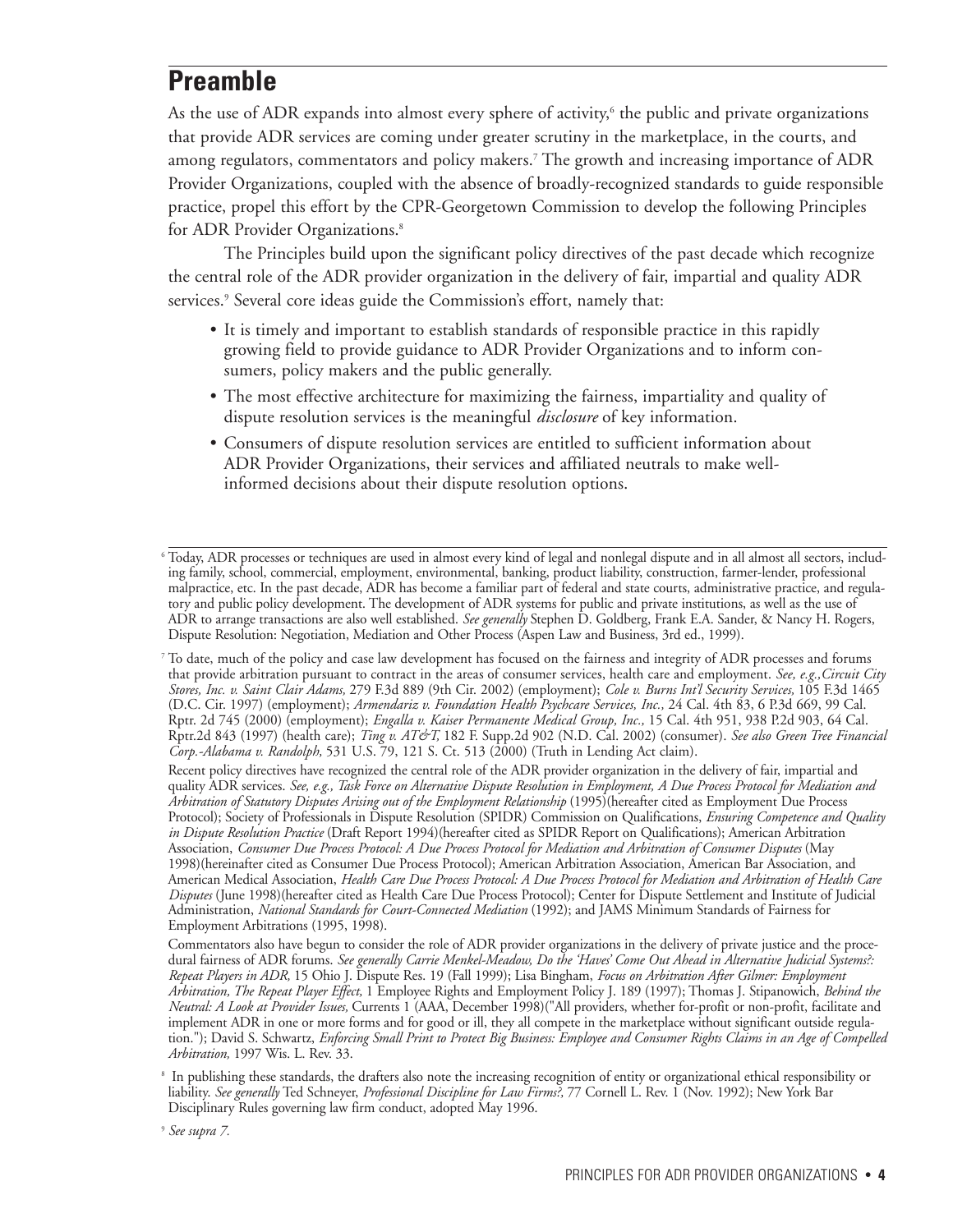• ADR Provider Organizations should foster and meet the expectations of consumers, policy makers and the public generally for fair, impartial and quality dispute resolution services and processes.

In addition to establishing a benchmark for responsible practice, the CPR-Georgetown Commission hopes that the Principles will enhance understanding of the ADR field's special responsibilities, as justice providers, to provide fair, impartial and quality process. This document hopes also to contribute to the ADR field's commitment to self-regulation and high standards of practice.

# **Scope of Principles**

The following Principles were developed to offer a framework for responsible practice by entities that provide ADR services. In framing the nine Principles that comprise this document, the drafters tried to balance the need for clear and high standards of practice against the risks of over-regulating a new, diverse and dynamic field.

The Principles are drafted to apply to the full variety of public, private and hybrid ADR provider organizations in our increasingly intertwined private and public systems of justice.<sup>10</sup> A single set of standards was preferred because the Principles address core duties of responsible practice that apply to most organizations in most settings. The single set of Principles may also help alert the many kinds of entities providing ADR services of their essential, common responsibilities. Additional sectorspecific obligations will likely continue to develop for particular kinds of ADR provider organizations, depending on their sector, nature of services and operations, and representations to the public. The proposed Principles were developed to guide responsible practice and, like ethical rules, are not intended to create grounds for liability.

# **Definition**

The proposed Principles are intended to apply to entities and individuals which fall within the following definition:

> **An ADR Provider Organization includes any entity or individual which holds itself out as managing or administering dispute resolution or conflict management services.**

<sup>&</sup>lt;sup>10</sup> For an overview of the array of organizations that offer dispute resolution services, *see Taxonomy of ADR Provider Organizations*, *infra* at Appendix A ("'ADR provider organizations' come in a wide variety of forms. These range from solo arbitrators and very small mediation firms to nationwide entities providing the gamut of neutral and management services. They also vary from new programs with short, informal referral lists to established public and private sector institutions that annually furnish thousands of disputants with panels of neutrals. These providers can differ considerably in their structures; in the kinds of neutrals they refer, parties they serve and cases they assist with; in their relationships with the neutrals they refer and with one or more of the parties using their services; in their approaches to listing, referring, and managing neutrals, and in their resources and management philosophies."). *See also* Thomas J. Stipanowich, *Behind the Neutrals: A Look at Provider Issues,* Currents 1 (AAA, December 1998) (Noting that "[t]he contemporary landscape of ADR ranges from complex, multi-faceted organizations of national and international scope to ad hoc arrangements among individuals" and includes "more specialized services marketing particular procedures, groups that have evolved to serve the special needs of a community, industry, or business sector; and mom-and-pop mediation services.")

*The Taxonomy of ADR Provider Organizations,* included as Appendix A, analyzes these diverse organizations along three major continua: the organization's structure, the organization's services and relationships with neutrals, and the organization's relationships with users or consumers.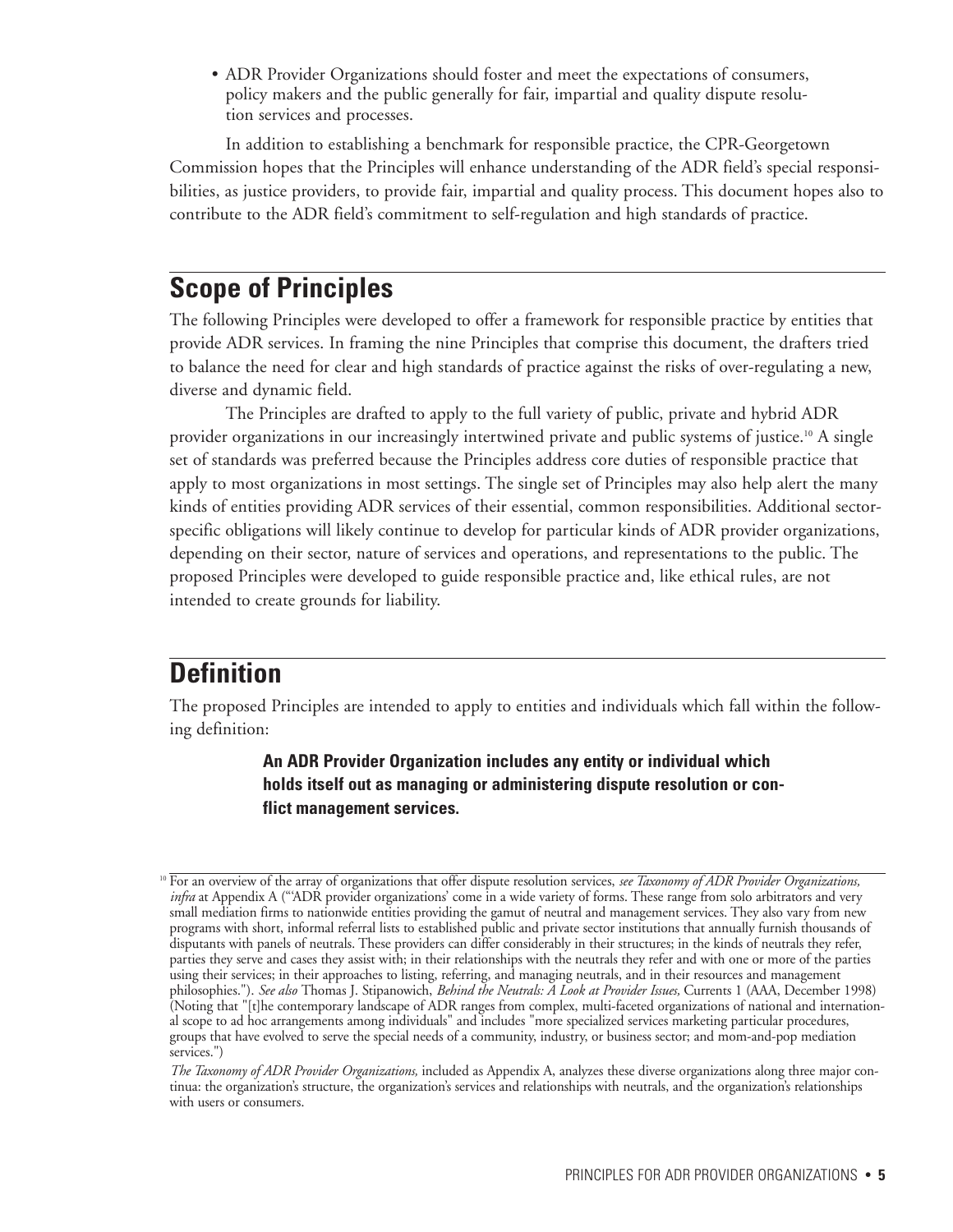#### *Comment*

This definition of an ADR Provider Organization includes entities or individuals that manage or administer ADR services, *i.e.,* entities or individuals who serve as ADR "middlemen."11 The definition intends to cover all private and public entities, including courts and public agencies, that provide conflict management services, including roster creation, referral to neutrals, administration and management of processes, and similar activities. It is not intended to govern the individuals who provide direct services as neutrals;<sup>12</sup> rather this definition addresses the entities (either organizations or individuals) that administer or manage dispute resolution services.

The definition excludes persons or organizations who do not hold themselves out as offering conflict management services, although their services may incidentally serve to reduce conflict. These may include persons or organizations whose primary activities involve representing parties in disputes, providing counseling, therapy or similar assistance, or offering other services that may incidentally serve to reduce conflict. Importantly, however, if a law firm, accounting or management firm, or psychological services organization holds itself out as offering conflict management services as defined herein, it would be considered an ADR Provider Organization and fall within the ambit of these Principles.

<sup>&</sup>lt;sup>11</sup> *See also* Consumer Due Process Protocol, *supra* note 7 ("An Independent ADR Institution is an organization that provides independent and impartial administration of ADR Programs for Consumers and Providers, including, but not limited to, development and administration of ADR policies and procedures and the training and appointment of Neutrals.")

<sup>12</sup> There are a number of ethics codes for ADR neutrals promulgated by national ADR professional organizations (*e.g.,* the ABA/AAA Code of Ethics for Arbitrators in Commercial Disputes (1977, under revision); the CPR-Georgetown Commission's Proposed Model Rule of Professional Conduct for the Lawyer as Third Party Neutral (Final, 2002); and the transdisciplinary ABA/AAA/ SPIDR Model Standards of Conduct for Mediators (1995)), by state-wide regulatory or judicial bodies (*e.g.,* Florida Rules for Certified and Court- Appointed Mediators (Amended Feb. 3, 2000); Minnesota Rule 114; Virginia Code of Professional Conduct), as well as by individual court or community ADR programs (*e.g.,* D. Utah Code of Conduct for Court-Appointed Mediators and Arbitrators) and individual ADR provider organizations (*e.g.,* JAMS Ethics Guidelines for Mediators and Arbitrators).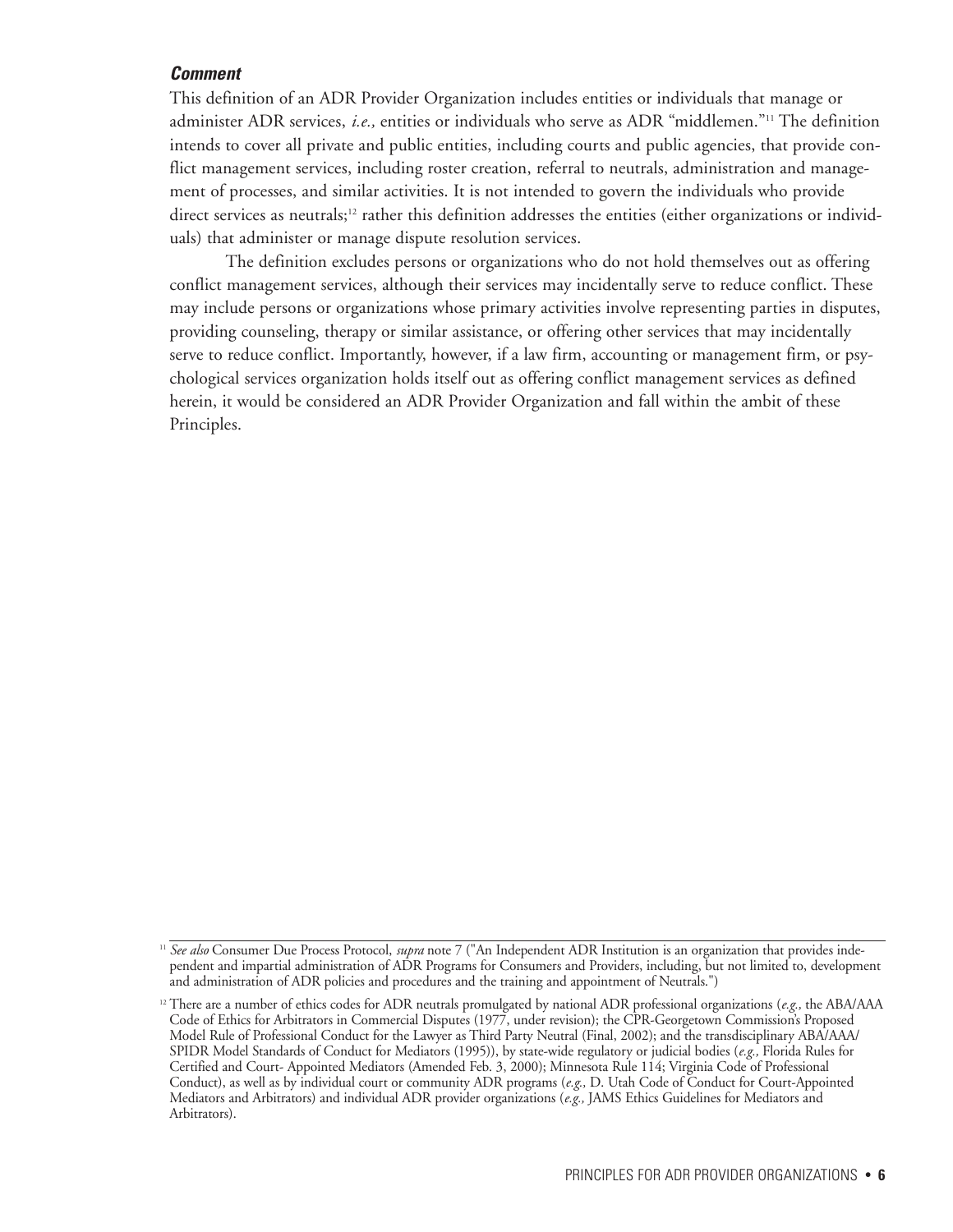# **Principles for ADR Provider Organizations**

#### **I. Quality and Competence of Services**

The ADR Provider Organization should take all reasonable steps to maximize the quality and competence of its services, absent a clear and prominent disclaimer to the contrary.

- a. Absent a clear and prominent disclaimer to the contrary, the ADR Provider Organization should take all reasonable steps to maximize the likelihood that (i) the neutrals who provide services under its auspices are qualified and competent to conduct the processes and handle the kind of cases which the Organization will generally refer to them; and (ii) the neutral to whom a case is referred is competent to handle the specific matter referred.
- b. The ADR Provider Organization's responsibilities under Principles I and I.a decrease as the ADR parties' knowing involvement in screening and selecting the particular neutral increases.
- c. The ADR Provider Organization's responsibilities under this Principle are continuing ones, which requires the ADR Provider Organization to take all reasonable steps to monitor and evaluate the performance of its affiliated neutrals.

#### *Comment*

[1] With the growth of voluntary and mandatory ADR use in all kinds of private and public disputes, the Drafting Committee believes it is essential to hold the ADR Provider Organizations, which manage these forums and processes, to the highest standards of quality and competence. This Principle thus establishes that ADR Provider Organizations are responsible, absent specific disclaimer, for taking all reasonable steps to maximize the quality and competence of the services they offer.

The Principle holds ADR Provider Organizations responsible for the quality and competence of the services they render, but articulates a rule of reason in determining the precise contours of that responsibility for each Organization. The nature of this obligation will vary with the circumstances and representations of the organization. The Drafting Committee adopts this approach over a more prescriptive rule because of the vastly different organizations that currently provide ADR management services.<sup>13</sup>

Understanding that ADR Provider Organizations come in a variety of forms and hold themselves out as offering different levels of quality assurance, this Principle permits the Organization to limit its quality and competence obligation by a clear and prominent communication to that effect to the parties and the public. Specifically, the Principle provides that the ADR Provider Organization can diminish these obligations by a clear and prominent representation that the Organization intends a minimal or no warranty of quality or competence. Such a disclaimer may be appropriate, for example, where a bar association assembles a roster of available neutrals as a public service, but establishes only minimal criteria for inclusion and engages in no screening or assessment of the listed neutrals.

[2] Maximum quality and competence in the provision of neutral services has two main components under this Principle. The Organization is required to take all reasonable steps to maximize the likelihood that neutrals affiliated with the organization are qualified and competent (1) to conduct the

<sup>&</sup>lt;sup>13</sup> *See supra* note 10 for a discussion of the varied landscape of ADR provider organizations; see also Taxonomy of ADR Provider *Organizations, infra* at Appendix A; Stipanowich, *supra* note 7, at 14 ("The provider's 'administrative' role varies greatly; in NASD arbitrations, case managers routinely sit in on hearings; at the AAA, case managers facilitate many aspects of the ADR process, while the CPR Institute for Dispute Resolution offers 'non-administered' procedures with minimal involvement by its employees.")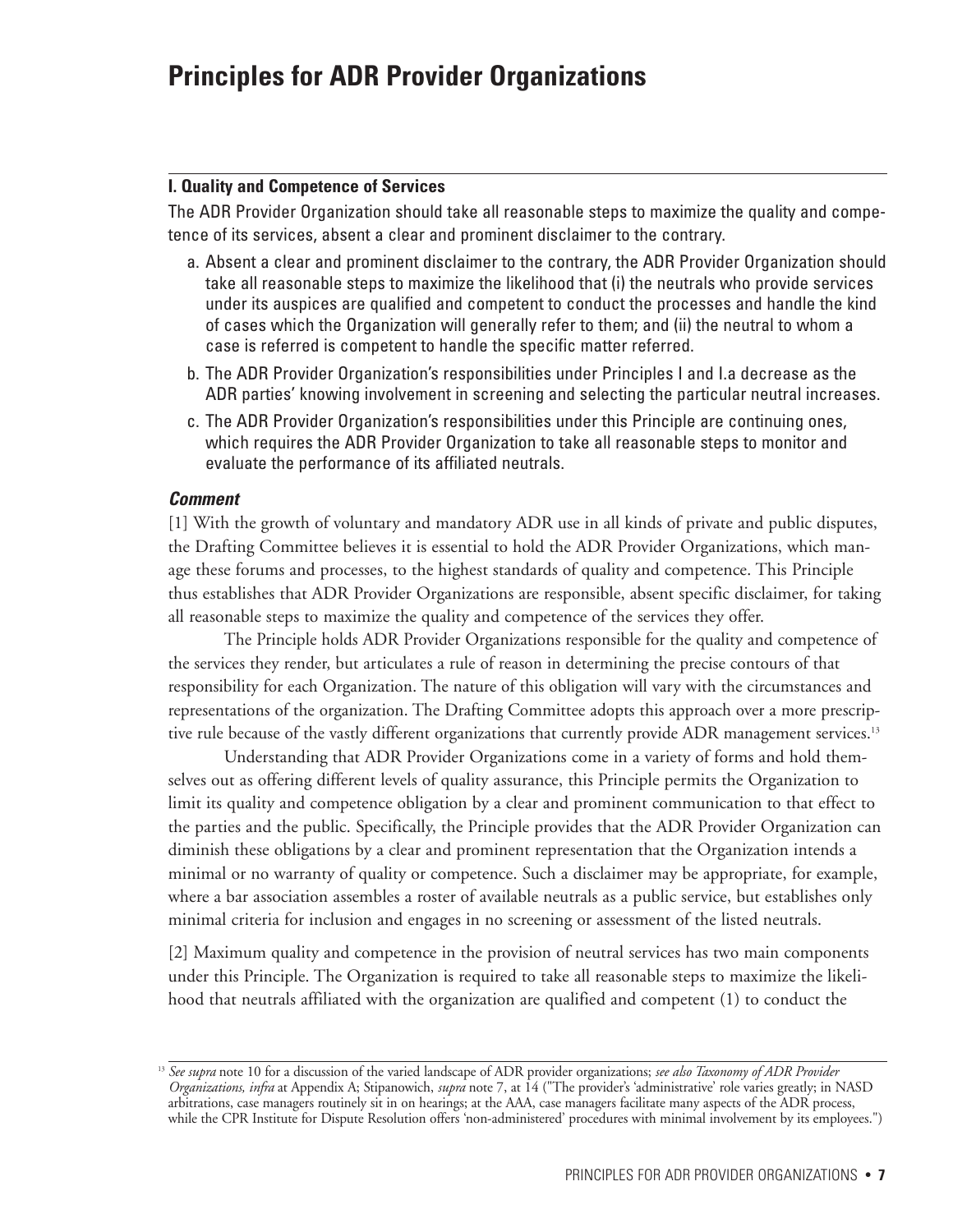processes and handle the kind of cases which the organization will generally refer to them;<sup>14</sup> and (2) to handle the specific matter referred.<sup>15</sup>

[3] This Principle advisedly uses the related concepts of both qualification and competency. In the multidisciplinary field of conflict resolution, where neutrals come from a variety of professions of origin, there is no bright line between the concept of qualifications and competence. Unlike single disciplinary fields, where there are specific entry qualifications and examinations that certify that a practitioner is generally qualified to work in the field, no such universal entry standard exists in the conflict resolution field. Accordingly, the Principle uses the twin concepts of qualification and competency, as they are generally understood in the field today, as including a combination of process training and experience, and substantive education and experience.<sup>16</sup>

[4] Principle I.b reflects, and is consistent with ADR standards honoring party autonomy and knowing choice.17 It provides that when knowledgeable parties have meaningful choice in the identification and selection of individual neutrals, the duty for assuring the quality or competence of the neutral chosen transfers in part from the administering Organization to the parties themselves. Where party choice is limited by contract, statute or court rules, the ADR Provider Organization retains responsibility for maximizing the likelihood of individual neutral competence and quality.

[5] Under Principle I.c, the ADR Provider Organization has a continuing duty to take all reasonable steps to oversee, monitor and evaluate the quality and competence of affiliated neutrals.<sup>18</sup> Determination of the specific monitoring and evaluation measures needed to fulfill this obligation will turn on the circumstances of each ADR Provider Organization. Currently, a spectrum of organizational oversight practice exists from extensive to modest monitoring of neutral performance. Some oversight measures used by Organizations include user evaluations, feedback forms, debriefings, follow-up calls, and periodic performance reviews.<sup>19</sup>

<sup>&</sup>lt;sup>14</sup> As the dispute resolution field grows and becomes more specialized, ADR provider organizations are developing specialized panels or groups to handle disputes in particular subject areas, such as insurance or employment conflicts, or specific kind of processes, such as multiparty mediation. This Principle provides that neutrals be competent and qualified in their areas of general substantive and process expertise, as well being competent and qualified to serve in the specific matter referred. It does not suggest that all neutrals affiliated with an organization must be competent and qualified in all substantive areas and processes covered by the ADR provider organization.

<sup>&</sup>lt;sup>15</sup> While there continues to be limited understanding about the mix and types of training, personal attributes and experience that predict effective performance, there is a growing willingness in the field to contemplate some objective criteria for judging competence. *See* Howard S. Bellman, *Some Reflections on the Practice of Mediation,* Negotiation J. 205 (July 1998). The current best practices standard for promoting competence relies on "some combination of training, experience, skills-based education, apprenticeships, internships, mentoring and supervised experience" and that "the appropriate combinations must be linked to the practice context." SPIDR Report on Qualifications, *supra* note 7, at 11-12. *See also* Margaret Shaw, *Selection, Training, and Qualifications of Neutrals,* National Symposium on Court-Connected Dispute Resolution Research (1994); Christopher Honeyman, *The Test Design Project: Performance-Based Assessment: A Methodology for Use in Selecting, Training, and Evaluating Mediators* (NIDR, 1995); Consumer Due Process Protocol, *supra* note 7, ("Elements of effective quality control include the establishment of standards for neutrals, the development of a training program, and a program of ongoing performance evaluation and feedback.")

<sup>16</sup> *See, e.g.,* SPIDR Report on Qualifications, *supra* note 7 and note 15 generally. For an example of how these combined concepts are used in the development of a roster of neutrals, see the roster entry criteria established by the U.S. Institute for Environmental Conflict Resolution for environmental mediators, at www.ecr.gov/r\_entry. htm.

<sup>17</sup> *See, e.g.,* SPIDR Law and Public Policy Committee, *Mandated Participation and Settlement Coercion: Dispute Resolution as it Relates to the Courts* (1991).

<sup>18</sup> *See, e.g.,* National Standards for Court-Connected Mediation Programs, Standard 16, Evaluation ("Courts should ensure that the mediation programs to which they refer cases are monitored adequately on an ongoing basis, and evaluated on a periodic basis and that sufficient resources are earmarked for these purposes.")

<sup>19</sup> *See* SPIDR Report on Qualifications, *supra* note 7, at 12 (ADR Provider Organization should "be assessed on a regular basis," through such means as "consumer input, review of complaints, self-assessment, trouble-shooting, regular audits, peer review and visiting committees from other programs." )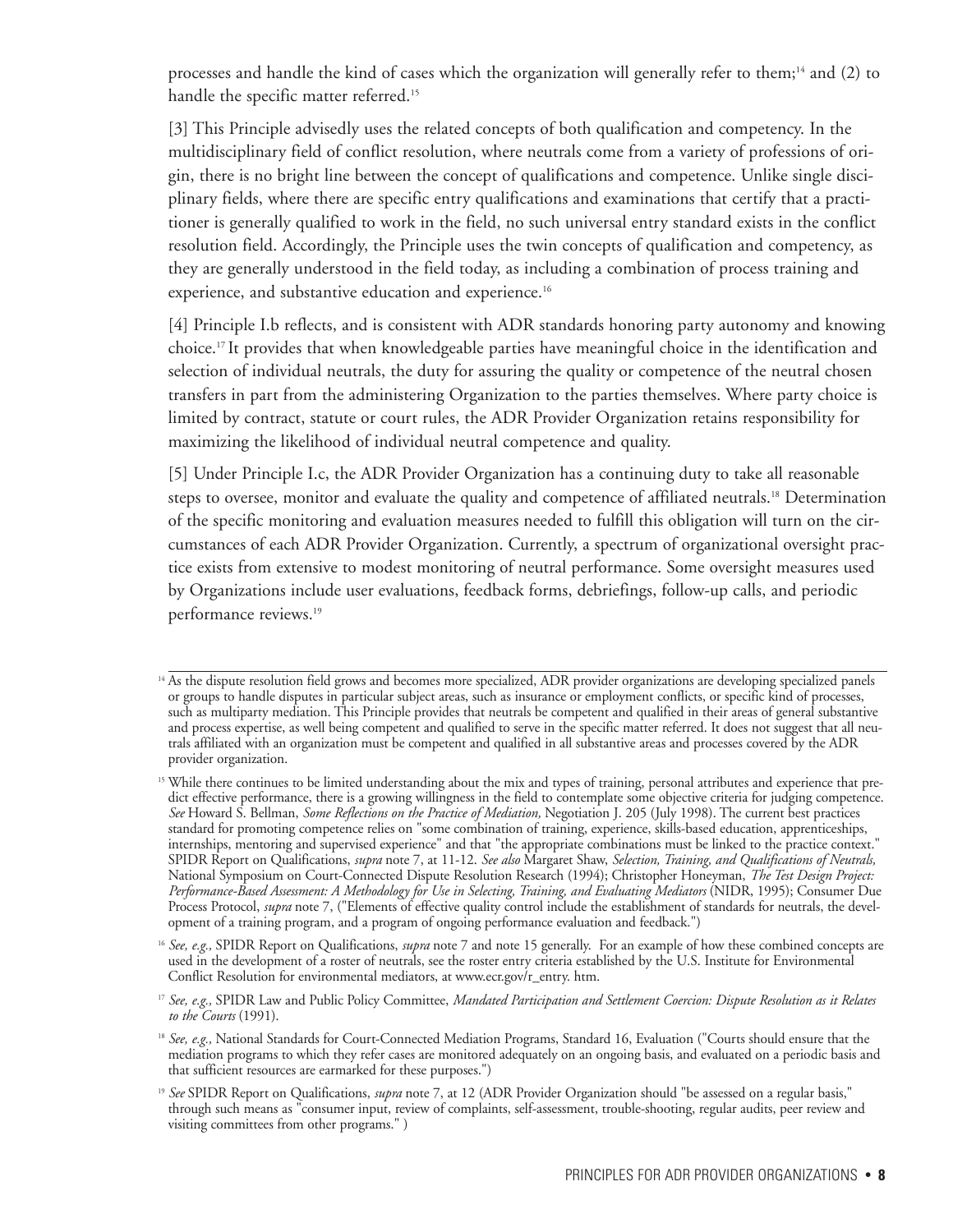#### **II. Information Regarding Services and Operations**

ADR Provider Organizations should take all reasonable steps to provide clear, accurate and understandable information about the following aspects of their services and operations:

- a. The nature of the ADR Provider Organization's services, operations, and fees;
- b. The relevant economic, legal, professional or other relationships between the ADR Provider Organization and its affiliated neutrals;
- c. The ADR Provider Organization's policies relating to confidentiality, organizational and individual conflicts of interests, and ethical standards for neutrals and the Organization;
- d. Training and qualifications requirements for neutrals affiliated with the Organization, as well as other selection criteria for affiliation; and
- e. The method by which neutrals are selected for service.

#### *Comment*

[1] Reasonable and meaningful disclosure of key information about the ADR Provider Organization is the cornerstone of this document. In conformity with established ADR standards,<sup>20</sup> this Principle underscores the importance of clear, accurate and understandable information to informed decisionmaking by consumers of dispute resolution services and the public generally.

[2] This Principle, like this document generally, applies the rule of reason to the extent and form of the required disclosure. While some may prefer an absolute rule, the drafters believe that requiring reasonable disclosure consistent with the nature, structure and services of the organization and the knowledge base of the individual user, is more appropriate in this evolving field. Currently, ADR Provider Organizations come in a wide variety of organizational forms, provide a variety of services, and operate in an array of disparate settings.21 These entities can differ considerably in their services, policies, relationships with the affiliated neutrals, affiliation criteria, markets, and their approaches to listing and referring cases to affiliated neutrals. A principle establishing an affirmative obligation to provide key information should recognize these differences, as well as differences in effective means of disclosure.<sup>22</sup>

[3] This Principle calls for reasonable disclosure of information about relevant financial relationships between the affiliated neutrals and the ADR Provider Organization. Information about specific compensation arrangements is not contemplated under this section. Rather, general statements of the existence or absence of consequential financial links, either direct or indirect, between the affiliated neutral and the ADR Provider Organization that may have an impact on the conduct of the Organization or the neutral, or may be reasonably perceived as having such an effect, are expected.<sup>23</sup>

<sup>20</sup> *See, e.g.,* SPIDR Report on Qualifications, *supra* note 7, at 6 ( "It is the responsibility of . . . programs offering dispute resolution services to define clearly the services they provide . . . and provide information about the program and neutrals to the parties."); National Standards for Court-Connected Mediation, *supra* note 7, Standards 3.1-3.2.

<sup>21</sup> *See Taxonomy of ADR Provider Organizations, infra* at Appendix A; *see also supra* note 10 and accompanying text.

<sup>&</sup>lt;sup>22</sup> We recognize that the kinds of disclosures advocated by this Principle will be different, for example, for a large international organization, like the American Arbitration Association, and a small mediation firm.

<sup>&</sup>lt;sup>23</sup> In some organizations, there is no financial relationship with affiliated neutrals other than their inclusion on a roster. In other entities, affiliated neutrals are owners, employees, contributors, franchisees, independent contractors or stand in other consequential economic relationship to the ADR organization. *See Taxonomy of ADR Provider Organizations, infra* at Appendix A.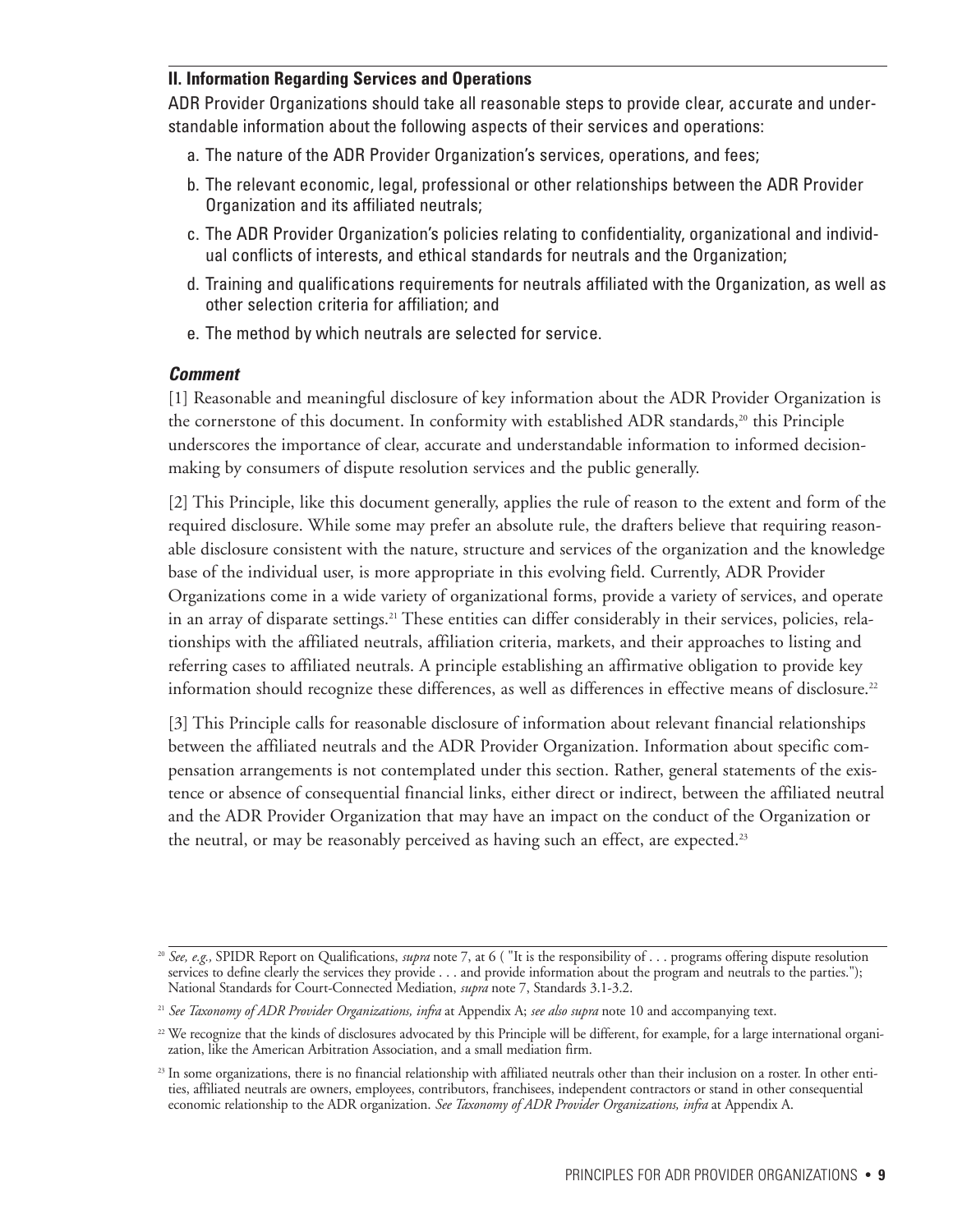#### **III. Fairness and Impartiality**

The ADR Provider Organization has an obligation to ensure that ADR processes provided under its auspices are fundamentally fair and conducted in an impartial manner.

#### *Comment*

ADR parties and the public are entitled to fair processes and impartial forums. As justice providers, ADR Provider Organizations have an obligation to take all reasonable steps to ensure the impartiality and fundamental process fairness of their services. This mandate may have particular importance when the ADR Provider Organization undertakes to administer an in-house dispute resolution program, another organization's process or policy, or processes designed or requested by one party to a dispute. Recent ADR policy directives and case law provide the field, courts and regulators with important baselines of fundamental fairness and impartiality.<sup>24</sup> To date, key indicia of fair and impartial processes and forums include: competent, qualified, and impartial neutrals; rosters of neutrals that are representative of the community of users; joint party selection of neutrals; adequate representation; access to information; reasonable cost allocation; reasonable time limits; and fair hearing procedures.<sup>25</sup> Building on these standards, this Principle establishes an across-the-board obligation on the part of the ADR Provider Organization to ensure the impartiality and fundamental process fairness of its services.

#### **IV. Accessibility of Services**

ADR Provider Organizations should take all reasonable steps, appropriate to their size, nature and resources, to provide access to their services at reasonable cost to low-income parties.

#### *Comment*

As the profession and business of dispute resolution grows, ADR Provider Organizations have a responsibility to provide services to low-income parties at reasonable or no costs. This access-to-services obligation can be satisfied in various ways, depending on the circumstances of the ADR Provider Organization. For example, the Provider Organization can offer *pro bono* neutral services or sliding scale fees. The entity could also require its affiliated neutrals to participate as neutrals in dispute resolution programs offered by the courts, government, nonprofit groups or other institutions at below market rates or as volunteers.

#### **V. Disclosure of Organizational Conflicts of Interest**

a. The ADR Provider Organization should disclose the existence of any interests or relationships which are reasonably likely to affect the impartiality or independence of the Organization or which might reasonably create the appearance that the Organization is biased against a party or favorable to another, including (i) any financial or other interest by the Organization in the outcome; (ii) any significant financial, business, organizational, professional or other relationship that the Organization has with any of the parties or their counsel, including a contractual stream of referrals, a *de facto* stream of referrals, or a funding relationship between a party and the organization; or (iii) any other significant source of bias or prejudice concerning the Organization which is reasonably likely to affect impartiality or might reasonably create an appearance of partiality or bias.

<sup>24</sup> *See supra* note 7.

<sup>25</sup> *See, e.g.,* Employment Due Process Protocol, *supra* note 7; Consumer Due Process Protocol, *supra* note 7; and the Health Care Due Process Protocol, *supra* note 7. *See also Cole v. Burns Int'l Security Services,* 105 F.3d 1465 (D.C. Cir. 1997); *Engalla v. Kaiser Permanente Medical Group,* 15 Cal. 4th 951, 938 P. 2d 903, 64 Cal. Rptr. 2d 843 (1997).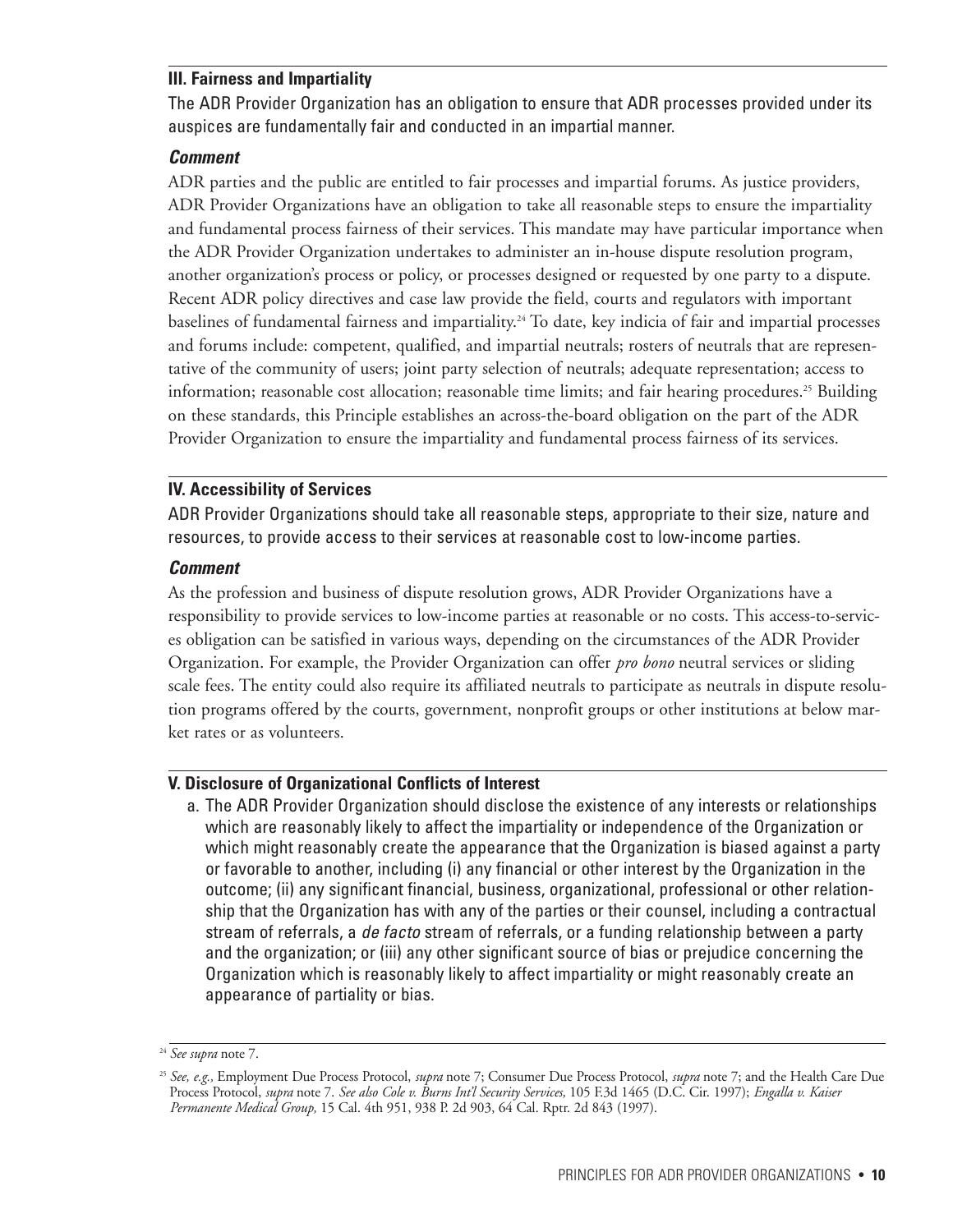b. The ADR Provider Organization shall decline to provide its services unless all parties choose to retain the Organization, following the required disclosures, except in circumstances where contract or applicable law requires otherwise.

#### *Comment*

Reflecting the field's longstanding reliance on reasonable disclosure to address the existence of interests or relationships which may effect fairness and impartiality,<sup>26</sup> this Principle imposes an independent duty of disclosure on the Organization to provide information about significant organizational relationships with a party or other participant to an ADR process. As with these Principles generally, the rule of reason is intended to apply to this provision.<sup>27</sup>

At issue is the potential for actual or perceived conflicts of interest involving ADR participants (such as, businesses, public institutions, and law firms) that have continuing professional, business or other relationships with the ADR Provider Organization. For example, an ADR Provider Organization may be under contract to an institutional party to provide a volume of ADR services; or a law firm may regularly choose a particular ADR Provider Organization to resolve disputes repeatedly, or represent a client or clients that does so; or a public institution may send most or all its employment disputes to a particular ADR Provider Organization by contract or *de facto* business relationship. Under this Principle, disclosure of such relationships between the Organization and repeat player parties or other repeat players to the other parties to the dispute would be required.

This Principle reflects the evolving concept of "organizational conflict and relationship."<sup>28</sup> Since ADR Provider Organizations perform functions which may have a direct or indirect impact on the dispute resolution process (in the creation of lists of neutrals for selection, scheduling or other administrative functions), concerns about organizational impartiality have begun to be raised by courts, policy makers and commentators.<sup>29</sup> While the drafters understand that this disclosure obligation may impose some additional costs, particularly for large ADR Provider Organizations, we believe that disclosure of organizational relationships and interests is critical to preserving user and public confidence in the independence and impartiality of ADR Provider Organizations and services.

<sup>26</sup> *See ABA/AAA Code of Ethics for Arbitrators in Commercial Disputes* (1977, under revision); *Commonwealth Coatings Corp. v. Continental Co.,* 393 U.S. 145, 151-52 (1968)(concurring opinion); Christopher Honeyman, *Patterns of Bias in Mediation,* J. of Dispute Resolution 141 (1985); CPR-Georgetown Commission on Ethics and Standards in ADR, *Proposed Model Rule of Professional Conduct for the Lawyer as Third Party Neutral* (Final, 2002).

<sup>&</sup>lt;sup>27</sup> As with Principle II, we recognize that the extent and form of disclosures advocated by this Principle will be different depending on the nature of the ADR Provider Organization and is subject to the rule of reason. *See generally* Principle II, Comment [2].

<sup>&</sup>lt;sup>28</sup> For an analysis of recent case law and repeat player issues in ADR, *see generally Carrie Menkel-Meadow, Do the 'Haves' Come Out Ahead in Alternative Judicial Systems?: Repeat Players in ADR,* 15 Ohio J. Dispute Res. 19 (Fall 1999); Lisa Bingham, *Focus on Arbitration After Gilmer: Employment Arbitration, The Repeat Player Effect,* 1 Employee Rights and Employment Policy J. 189 (1997); Thomas J. Stipanowich, *Behind the Neutral: A Look at Provider Issues,* Currents 1, 15 (AAA, December 1988)("providers should recognize that an ongoing, close connection between a provider and regular user may be a source of concern to the incidental user who is drawn into an ADR process by a pre-dispute ADR clause in a contract of the other party's devising.") *See also* JAMS Conflicts Policy, addressing both organizational conflicts and individual conflicts.

<sup>29</sup> *See, e.g.,* Consumer Due Process Protocol, *supra* note 7, at 18 ("The consensus of the Advisory Committee was that the reality and perception of impartiality and fairness was as essential in the case of Independent ADR Institutions as it was in the case of individual Neutrals. . . . In the long term, ... the independence of administering institutions may be the greatest challenge of Consumer ADR.") In *Engalla v. Kaiser Permanente Medical Group, Inc.,* 15 Cal. 4th 951, 938 P 2d 903, 64 Cal. Rptr. 2d 843 (1997), the California Supreme Court strongly criticized the fairness and enforceability of Kaiser Permanente's mandatory malpractice selfadministered arbitration program, and remanded the case for further factual consideration of claims of fraud. For an analysis of *Engalla*, *see* Carrie Menkel-Meadow, *California Court Limits Mandatory Arbitration,* 15 Alternatives 109 (September, 1997). While the suit filed by the family of the deceased lung cancer patient has since settled, the *Engalla* case has led to a comprehensive assessment and restructuring of the Kaiser arbitration process. *See* The Blue Ribbon Advisory Panel on Kaiser Permanente Arbitration, The Kaiser Permanente Arbitration System: A Review and Recommendations for Improvement (January 5, 1998). Kaiser has since hired an independent ADR provider organization to administer its formerly in-house program. *See* Justin Kelly, *Case Study Shows Consumer Confidence in Kaiser Arbitration Program,* adrworld.com, April 22, 2002; Davan Maharaj, *Kaiser Hires Outside to Oversee Arbitrations,* Los Angeles Times, November 11, 1998, at C11.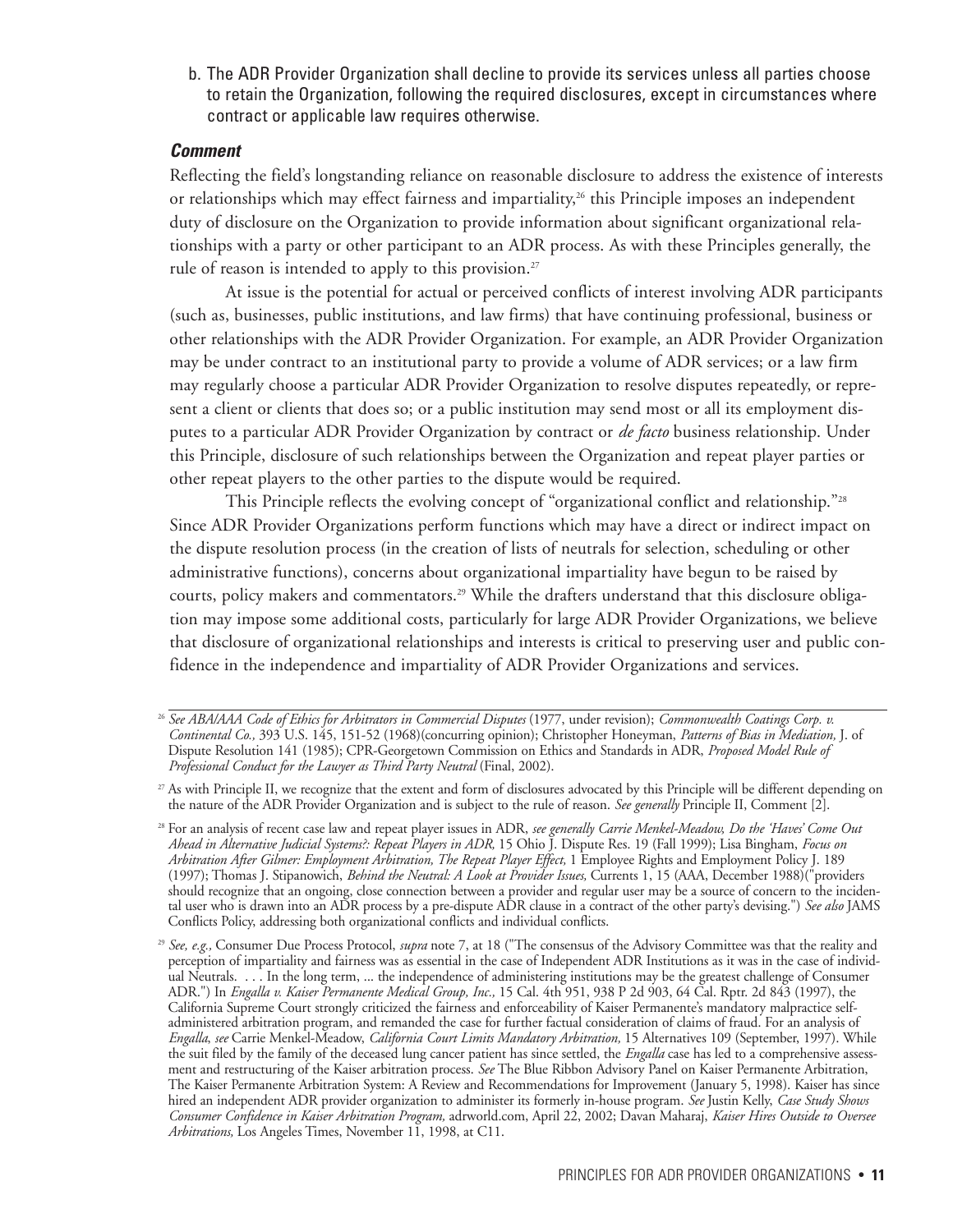#### **VI. Complaint and Grievance Mechanisms**

ADR Provider Organizations should provide mechanisms for addressing grievances about the Organization, and its administration or the neutral services offered, and should disclose the nature and availability of the mechanisms to the parties in a clear, accurate and understandable manner. Complaint and grievance mechanisms should also provide a fair and impartial process for the affected neutral or other individual against whom a grievance has been made.

## *Comment*

This Principle requires ADR Provider Organizations to establish and provide information about mechanisms for addressing grievances or problems with the Organization or individual neutral. Organizations should develop policies and procedures appropriate to their circumstances to provide this complaint review function.30 The organizational oversight provided through these mechanisms is concerned primarily with complaints about the conduct of the neutral, or deficiencies in process and procedures used. The complaint and grievance mechanisms are not intended to provide an appeals process about the results or outcome of the ADR proceeding.

#### **VII. Ethical Guidelines**

- a. ADR Provider Organizations should require affiliated neutrals to subscribe to a reputable internal or external ADR code of ethics, absent or in addition to a controlling statutory or professional code of ethics.
- b. ADR Provider Organizations should conduct themselves with integrity and evenhandedness in the management of their own disputes, finances, and other administrative matters.

#### *Comment*

[1] Absent a controlling statutory or professional code of ethics, this Principle directs the ADR Provider Organization to require its neutrals to adhere to a reputable code of conduct. The purpose of this Principle is to help ensure that neutrals affiliated with the ADR Provider Organization are familiar with and conduct themselves according to prevailing norms of ethical conduct in ADR. To this end, ADR Provider Organization should take reasonable steps on an ongoing basis to educate its neutrals about the controlling code and ethical issues in their practices. An ADR Provider Organization may elect to develop an internal code, which conforms to prevailing ethical norms, or to adopt one or more reputable external codes.<sup>31</sup>

<sup>30</sup> For example, an Organization may provide a complaint form, and/or designate an individual within the entity to receive and follow up on complaints. Another Organization may develop a more formal procedure for filing, investigating and resolving complaints. *See, e.g.,* JAMS, Internal Procedures for Review and Resolution of Complaints Against Panel Members, Including Alleged Ethics Violations. In some states, disciplinary bodies have been established to review the conduct of state-certified ADR neutrals. For example, the Florida Mediator Qualifications Board was established by the Florida Supreme Court to govern the discipline of state-certified mediators in Florida. In the federal courts, the Northern District of California recently modified its local rules to provide that any complaint alleging a violation of ADR rules should be presented in writing and under seal directly to the U.S. Magistrate Judge who oversees the ADR programs in that court. (Local rule, effective May 2000).

<sup>&</sup>lt;sup>31</sup> For examples of codes of conduct developed by an ADR provider organization, *see* JAMS's Ethical Guidelines for Mediators, Ethical Guidelines for Arbitrators, and the JAMS Conflicts Policy addressing both organizational and individual conflicts issues. *See* Principle V, Disclosure of Organizational Conflicts of Interest, *supra*. In addition, JAMS designated a senior executive as the organization's arbiter of service complaints, and has developed procedures for handling ethics-based complaints against panelists. *See* JAMS, Internal Procedures for Review and Resolution of Complaints Against Panel Members, Including Alleged Ethics Violations. *See also* Principle VI, Complaint and Grievance Mechanisms, *supra*.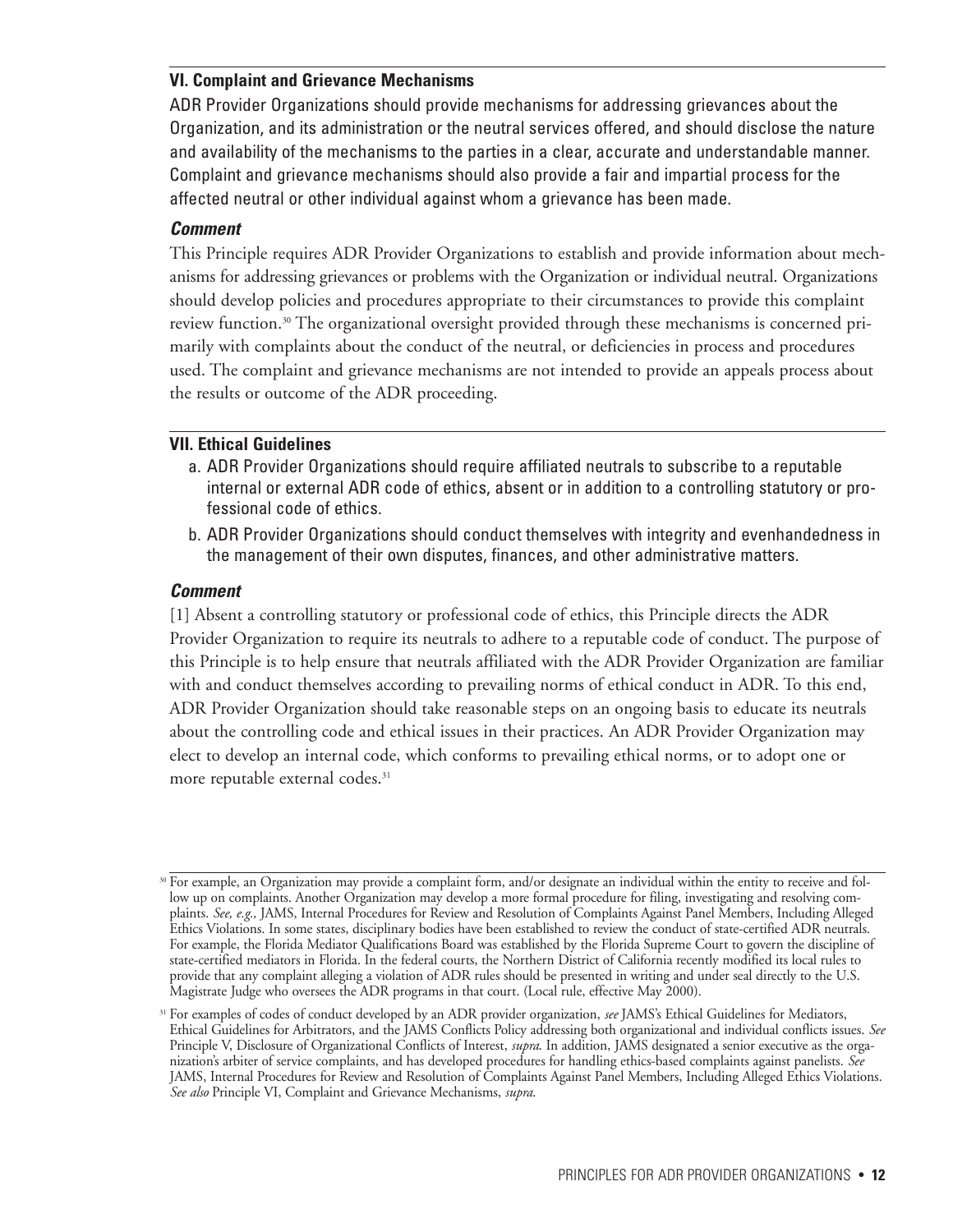[2] As the numbers of ADR Provider Organizations increase, it is particularly important that Organizations attend to issues of their own managerial, administrative and financial integrity. To this end, ADR Provider Organizations should consider adopting ethical guidelines for employees or other individuals associated with the Organizations who provide ADR management or administrative services, addressing such issues as impartiality and fair treatment in ADR administration, privacy and confidentiality, and limitations on gifts and financial interests or relationships.<sup>32</sup>

#### **VIII. False or Misleading Communications**

An ADR Provider Organization should not knowingly make false or misleading communications about its services. If settlement rates or other measures of reporting are communicated, information should be disclosed in a clear, accurate and understandable manner about how the rate is measured or calculated.

#### *Comment*

As providers of neutral dispute resolution services, ADR Provider Organizations should be vigilant in avoiding false or misleading statements about their services, processes or outcomes. With ADR Provider Organizations assuming greater prominence in the delivery of ADR, it is important that organizations take care not to foster unrealistic public expectations about their services, processes or results.

The reporting of settlement rates and other measures of reporting by ADR Provider Organizations and individual neutrals raises concern. Settlement rates can be calculated in various ways and reflect various factors (including the number of cases, the difficulty of cases, the time frame for inclusion, and the definition of settlement). This Principle calls for disclosure of how the settlement rates and other key reporting measures (such as "number of cases") are determined when ADR Provider Organizations use these measures to market their services.

#### **IX. Confidentiality**

An ADR Provider Organization should take all reasonable steps to protect the level of confidentiality agreed to by the parties, established by the organization or neutral, or set by applicable law or contract.

- a. ADR Provider Organizations should establish and disclose their policies relating to the confidentiality of their services and the processes offered consistent with the laws of the jurisdiction.
- b. ADR Provider Organizations should ensure that their policies regarding confidentiality are communicated to the neutrals associated with the Organization.
- c. ADR Provider Organizations should ensure that their policies regarding confidentiality are communicated to the ADR participants.

<sup>&</sup>lt;sup>32</sup> The American Arbitration Association recently adopted a Code of Ethics for Employees which addresses the ethical responsibilities of AAA employees in administering cases and other responsibilities. In the area of impartiality, for example, the Code provides, "[t]he appointment of neutrals to cases shall be based solely on the best interests of the parties." In the areas of Financial

Transactions, the Code provides, *inter alia,* "[e]mployees shall avoid any financial or proprietary interest in contracts which the employee negotiates, prepares, authorizes or approves for the Association and shall not contract with family members." Additionally, the Code prohibits gifts to employees, stating: "Employees shall also observe the gift policy of the Association which prohibits the acceptance of gifts from neutrals, parties, advocates, vendors, or from firms providing services, regardless of the nature of the case or value of the intended gift." *Code of Ethics for Employees of the American Arbitration Association* (1998).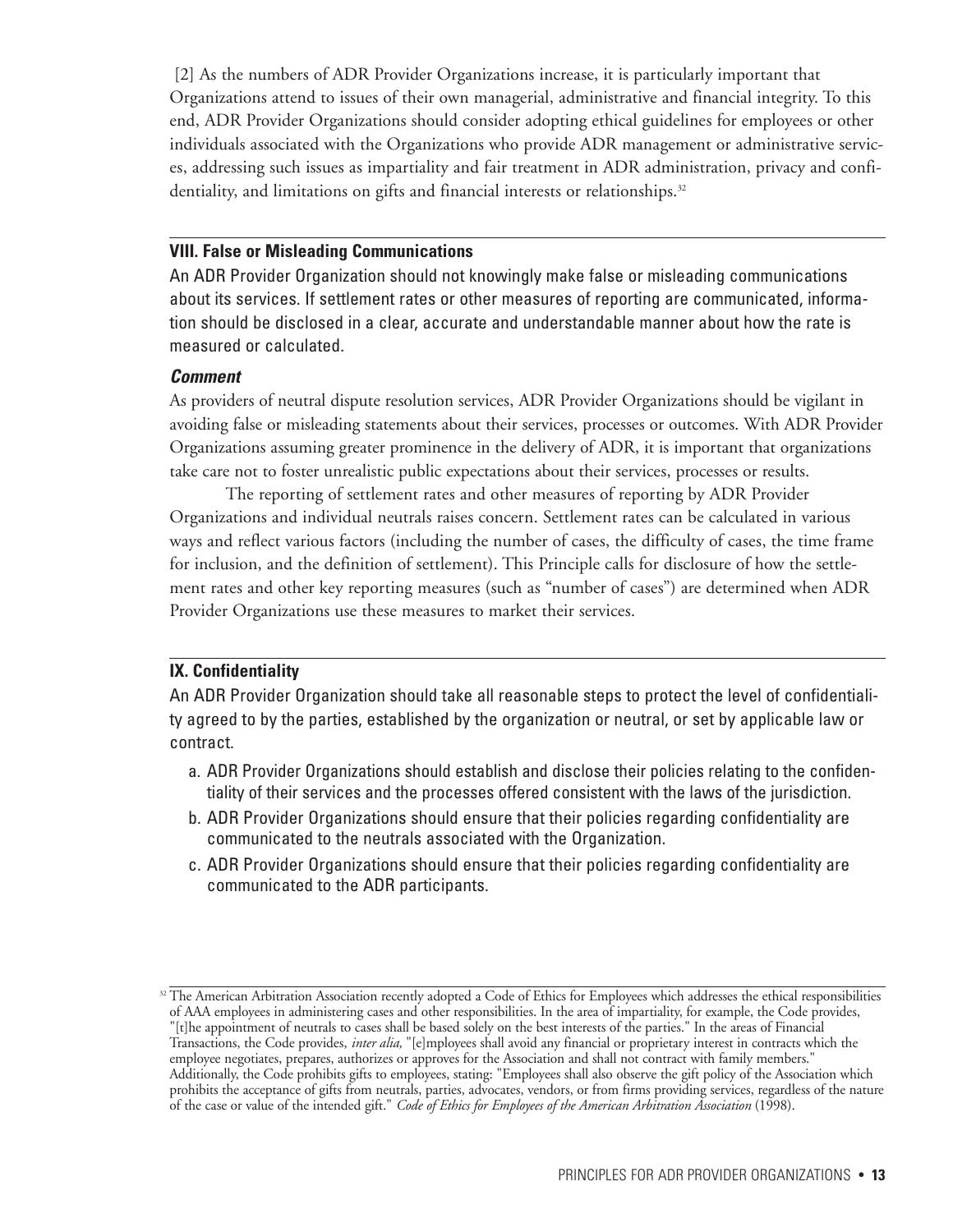#### *Comment*

This Principle establishes the protection of confidentiality as a core obligation of the ADR Provider Organization. Given the varied sources of confidentiality protections, unsettled case law, and diverse regulatory efforts,<sup>33</sup> this Principle imposes a general obligation on the part of the ADR Provider Organization to establish, disclose and uphold governing confidentiality rules, whether set by party agreement, contract, policy or law. This Principle also makes it a core organizational obligation to communicate the Organization's confidentiality policies to neutrals and parties.<sup>34</sup>

<sup>33</sup> *See, e.g.,* Kathleen M. Scanlon, *Primer on Recent Developments in Mediation,* ADR Counsel In Box, No. 6, Alternatives (February 2001 and October 2001 Update)(overview of current ADR confidentiality policy, practice, case law and uncertainties)(October 2001 Update at www.cpradr.org, Members Only section); *Special Issue: Confidentiality in Mediation,* Disp. Resol. Mag., (Winter 1998) (for a review of policy issues and uncertainties, regulatory reforms, and case law); Christopher Honeyman, *Confidential, More or Less: The Reality, and Importance, of Confidentiality is Often Oversold by Mediators and the Profession,* Disp. Resol. Mag. 12, (Winter 1998); Proposed Model Rule 4.5.2 of the CPR-Georgetown Commission on Ethics and Standards in ADR's Proposed Model Rule of Professional Conduct for the Lawyer as Third Party Neutral (Final, 2002); Uniform Mediation Act & Reporter's Notes (jointly drafted by National Conference of Commissioners on Uniform State Law and ABA Section of Dispute Resolution) (adopted and recommended for enactment in all states by NCCUSL at 2001 Annual Meeting on August 10-17, 2001; adopted by ABA House of Delegates in February 2002).

<sup>34</sup> For an example of a public ADR Provider Organization's statement of confidentiality policy and rules, *see* U.S. Institute for Environmental Conflict Resolution, Confidentiality Policy and Draft Rule (1999).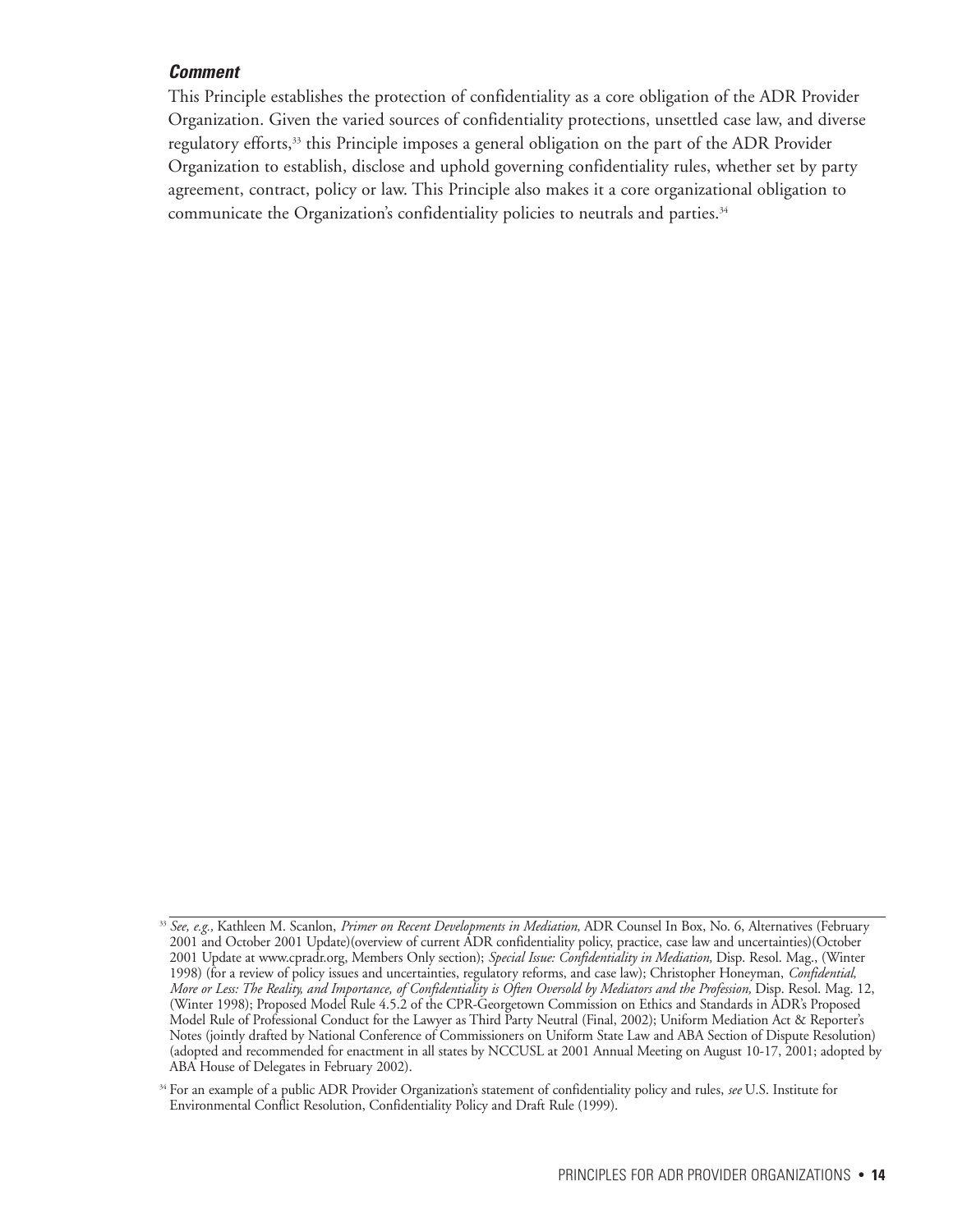# **Appendix A: Taxonomy of ADR Provider Organizations <sup>35</sup>**

#### **I. Definition of "ADR Provider Organization"**

*See* Definition and Comment in the Principles for ADR Provider Organizations, *supra* at 5-6.

#### **II. Taxonomy of ADR Provider Organizations**

ADR Provider Organizations come in a wide variety of forms. These range from solo arbitrators and very small mediation firms to nationwide entities providing the gamut of neutral and management services. They also vary from new programs with short, informal referral lists to established public and private sector institutions that annually furnish thousands of disputants with panels of neutrals. These providers can differ considerably in their structures; in the kinds of neutrals they refer, parties they serve, and cases they assist with; in their relationships with the neutrals they refer and with one or more of the parties using their services; in their approaches to listing, referring, and managing neutrals; and in their resources and management philosophies.

To help organize our understanding of this diverse and dynamic field, we believe it is useful to categorize ADR Provider Organizations according to (i) their organizational structures, (ii) the nature of their services and relationships with neutrals, and (iii) the nature of their relationships with users or consumers. The following discussion looks closely at each of these three main categories and tries to identify the major distinguishing factors in each area. We hope this discussion helps to provide a framework for understanding and guiding the diverse entities which manage or administer dispute resolution and conflict management services.

#### **A. ORGANIZATIONAL STRUCTURES**

Nine distinguishing factors related to the organizational structure of ADR Provider Organizations were identified:

- Overall Organizational Status
- Overall Organizational Structure
- How Neutrals Are Listed
- How Neutrals Are Referred
- Organization's Role in Quality Control
- Organization's Stake in Dispute or Substantive Outcome
- Organization's Size
- Organization's Resources
- Organization's Operational Transparency

<sup>&</sup>lt;sup>35</sup> CPR-Georgetown Commission member Charles Pou headed the Commission's effort to develop a taxonomy of ADR Provider Organizations, *see Principles for ADR Provider Organizations, supra* at note 1(hereinafter referred to as ADR Provider Principles). The Commission's goal in developing the taxonomy was to describe, group and provide a framework for analysis of the many different kinds of entities that fall within the rubric of ADR Provider Organization. Mr. Pou is the primary author of the taxonomy. Commission members Bryant Garth and Michael Lewis also contributed to its development. The Taxonomy committee also played the lead role in formulating the definition of ADR Provider Organization included in the ADR Provider Principles.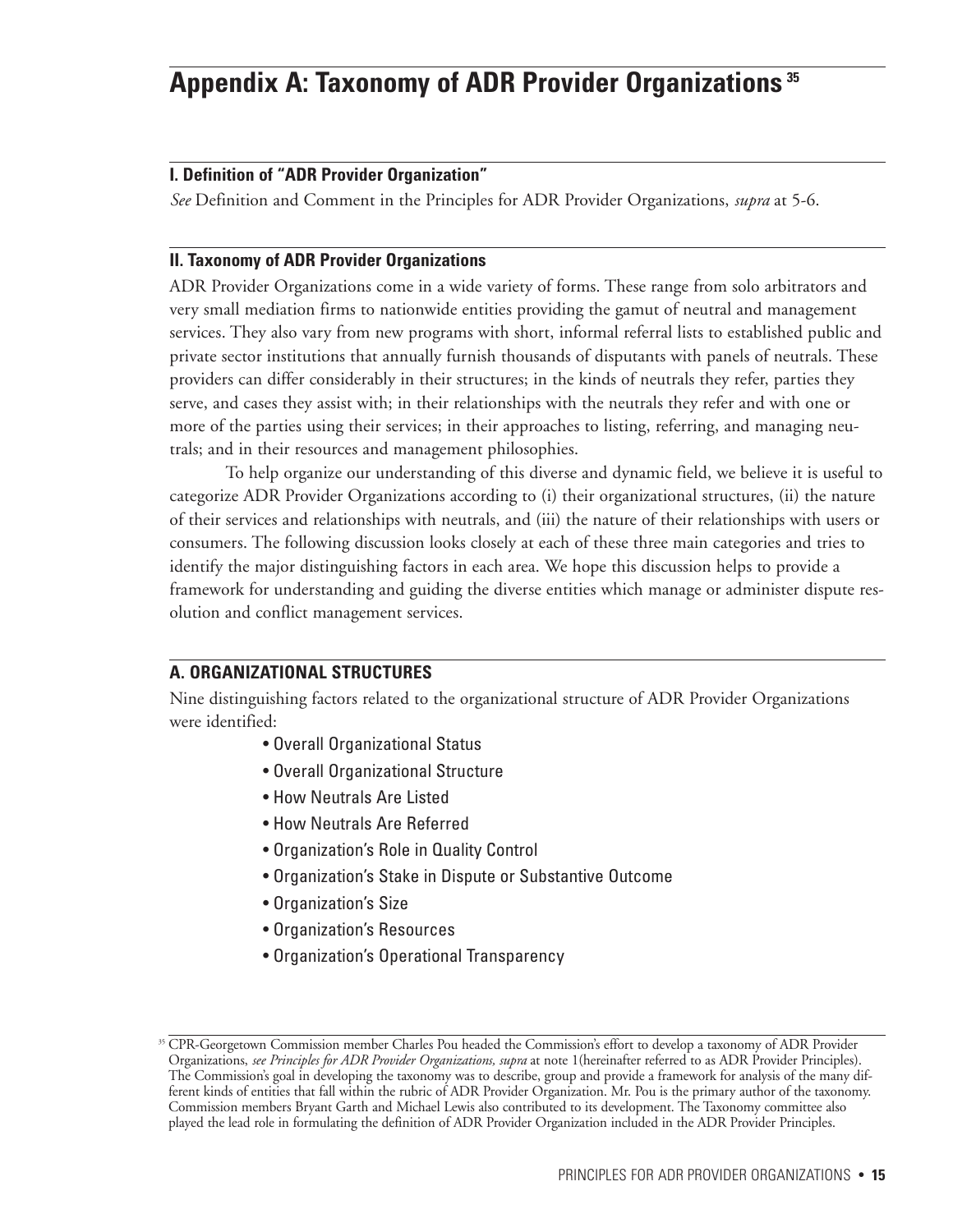## **1. Organizational Status:**

Court • Public regulatory agency • Public dispute resolution provider agency • Other public entity (State dispute resolution agency, University, Administrative support agency, Office of Administrative Law Judges, Shared neutrals program) • Quasi-public (*e.g.,* community dispute resolution programs) • Private not-for-profit • Self-regulatory entity • Private industry programs for intra-industry disputes, franchisee disputes, consumers, employees, clients • Private for-profit

A variety of different kinds of organizations currently provide dispute resolution services. In recent years, many public entities have been established, or extended their activities, to serve as ADR Provider Organizations. These include court-annexed systems individually or centrally managed by a judge or an administrator, programs run in-house by government agencies with regulatory duties, programs in government agencies that employ staff neutrals, shared neutrals programs, expedited government contracting vehicles, and activities at government, academic, or other public entities interested in conflict management. On the private side, Provider Organizations include private sector non-profit entities and for-profit entities. Some private groups also serve as contractors to assist public agencies or others wishing to employ ADR more effectively.

#### **2. Organizational Structure:**

Corporation • Limited liability company • Partnership • Franchise • Law firm • Membership organization • Other entities

A variety of structures are used to arrange the business or other dealings of private provider organizations, including corporations, limited liability companies, partnerships, franchises, law firms, and membership organizations.

#### **3. How Neutrals Are Listed:**

Pure clearinghouse • Selective listing (objective) • Selective listing (subjective)

The ADR Provider Organization may list all neutrals who provide required data and serve simply as a clearinghouse. Alternatively, it may employ objective criteria and list all who are found to comply; or it may selectively limit listed neutrals in explicitly or implicitly subjective ways.

#### **4. How Neutrals Are Referred:**

Nonselective • Random panel selection • Subjective panel selection • Party-identified panels • Assignor of neutral • Mixture

The Organization may refer all of its listed neutrals to users requesting a panel of neutrals, or all who meet users' stated criteria, or a randomly selected subset of responsive neutrals; alternately, it may subjectively select a panel, or a single neutral, from among those that it (or the parties) deems appropriate for a given case. Some organizations employ a mix of these referral or selection techniques.

#### **5. Organization's Role in Quality Control:**

Certification of listed neutrals • Qualifications and selection process • Conflicts check • Performance evaluation • Discipline • Training • No role

Some management entities certify or otherwise indicate that the neutrals to whom they refer cases or employ are qualified, or even superior. Others offer no warranties of qualifications beyond the general accuracy of the information they supply about potential neutrals. Whatever warranties or disclaimers are made, a variety of informal and formal approaches to quality control are used. These generally include one or more of the following: requiring affiliated neutrals to receive approved training courses; requiring neutrals to show that they have certain kinds of experience, training, or references; providing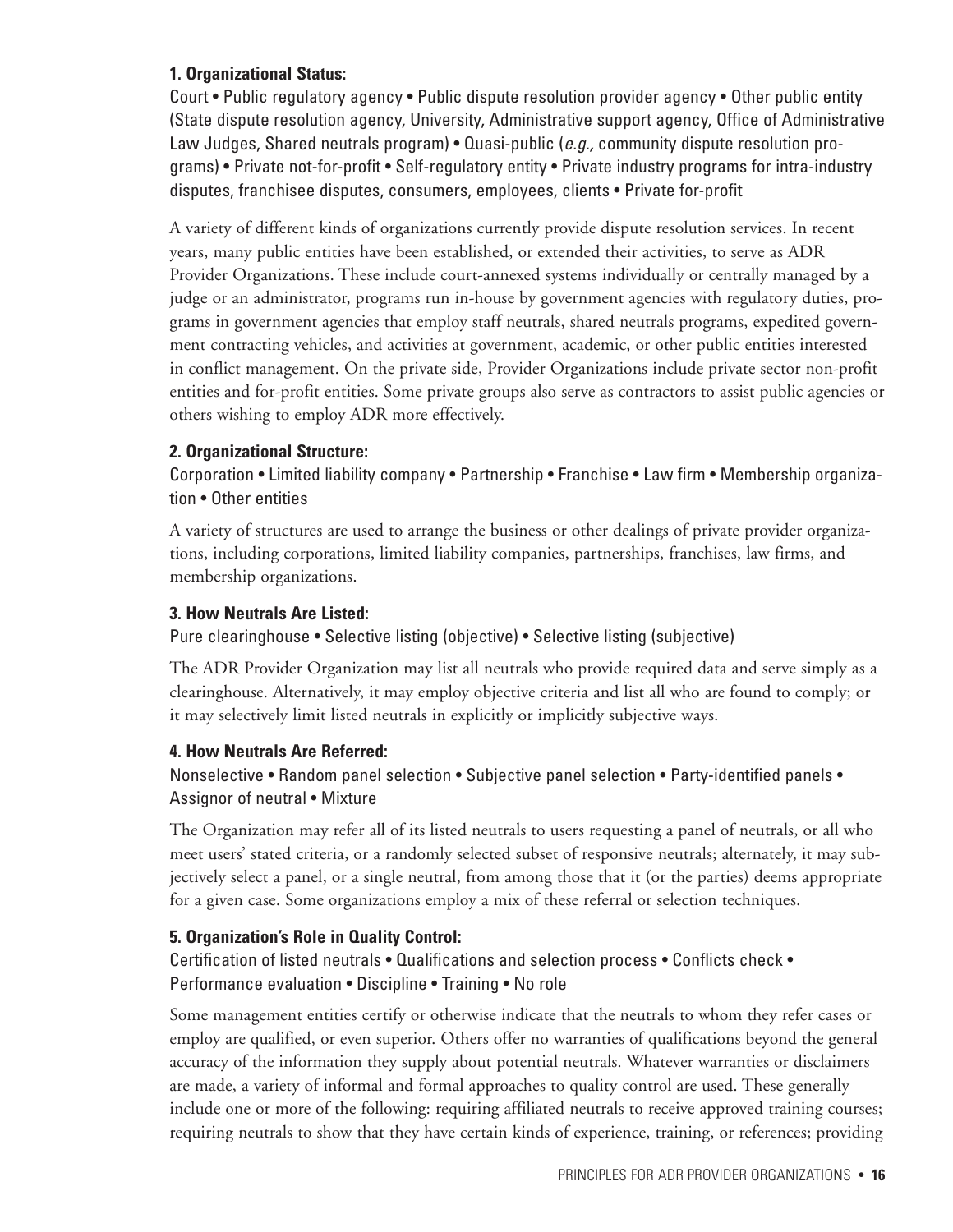ongoing in-service or other training and education to affiliated neutrals; offering informal, case-specific advice to neutrals; evaluating performance based on observation by the ADR Provider Organization's personnel or users' questionnaire responses; offering processes for receiving complaints, assessments, or other feedback from users; removing listed neutrals who, over time, are not selected by parties; and disciplining or removing neutrals who fail to meet ethical or other standards.

#### **6. Organization's Stake in Dispute or Substantive Outcome:**

None • Full party to dispute • Good will, future business • Membership organization • Non-profit mission • Administrative charge for matchmaking • Portion of neutral's fee • Other

Most ADR provider entities are explicitly independent and have no stake in the dispute. A few may be parties to cases for which they provide referrals, as in ADR programs that are managed internally by the private or public organization involved in the dispute (*e.g.,* an internally-managed corporate, university or governmental dispute resolution). Other ADR Provider Organizations may have some attenuated or perceived interest (programs using collateral duty or shared neutrals from the same, or another, agency). Some managing organizations provide ADR services as a public service, pursuant to a statutory mandate, as a means of improving or supplementing other services or activities, or as a way to fulfill other non-profit missions. Others provide services primarily in return for fees. Several other benefits may accrue to an ADR Provider Organization: service to members, good will that may influence other activities, or access to additional cases or clients.

#### **7. Organization's Size:**

Individual part-time solo • Individual full-time solo • Small entity • Large entity • Regional organization • National organization • International organization

ADR Provider Organizations may include a single individual for whom mediation, arbitration, or management or administrative services are a sideline, a full-time practitioner, a small specialized entity with several neutrals, a large entity that offers a diverse array of services and neutrals in several parts of the U.S., or a national or international organization with hundreds or thousands of available neutrals.

#### **8. Organization's Resources:**

Substantial paid staff and related resources devoted to program • Limited volunteer staff and few other resources

Staff and other resources available for operating a program vary dramatically and can have an impact on the nature and quality of services. A few providers devote no full-or part-time staff to their activities; they may, for example, use volunteers, simply provide a list of neutrals without more, or respond to requests on a "catch-as-catch can" basis. At the other extreme, some have substantial full-time staffs devoted to one or more provider roles (*e.g.,* setting standards for listing neutrals, admitting listed neutrals, furnishing panels, advising parties, assessing or disciplining listed neutrals).

#### **9. Organization's Operational Transparency:**

Opaque • Open decision making • Rules of procedure defining required competencies, disclosing standards and/or methods for selecting neutrals in individual cases

Some ADR Provider Organizations operate as black boxes, with little or no provision for oversight or openness; others are relatively more open and explicit about the processes by which neutrals are selected, assigned, and monitored; a few seek explicitly to assure openness and regularity via rules, standards, or methodologies.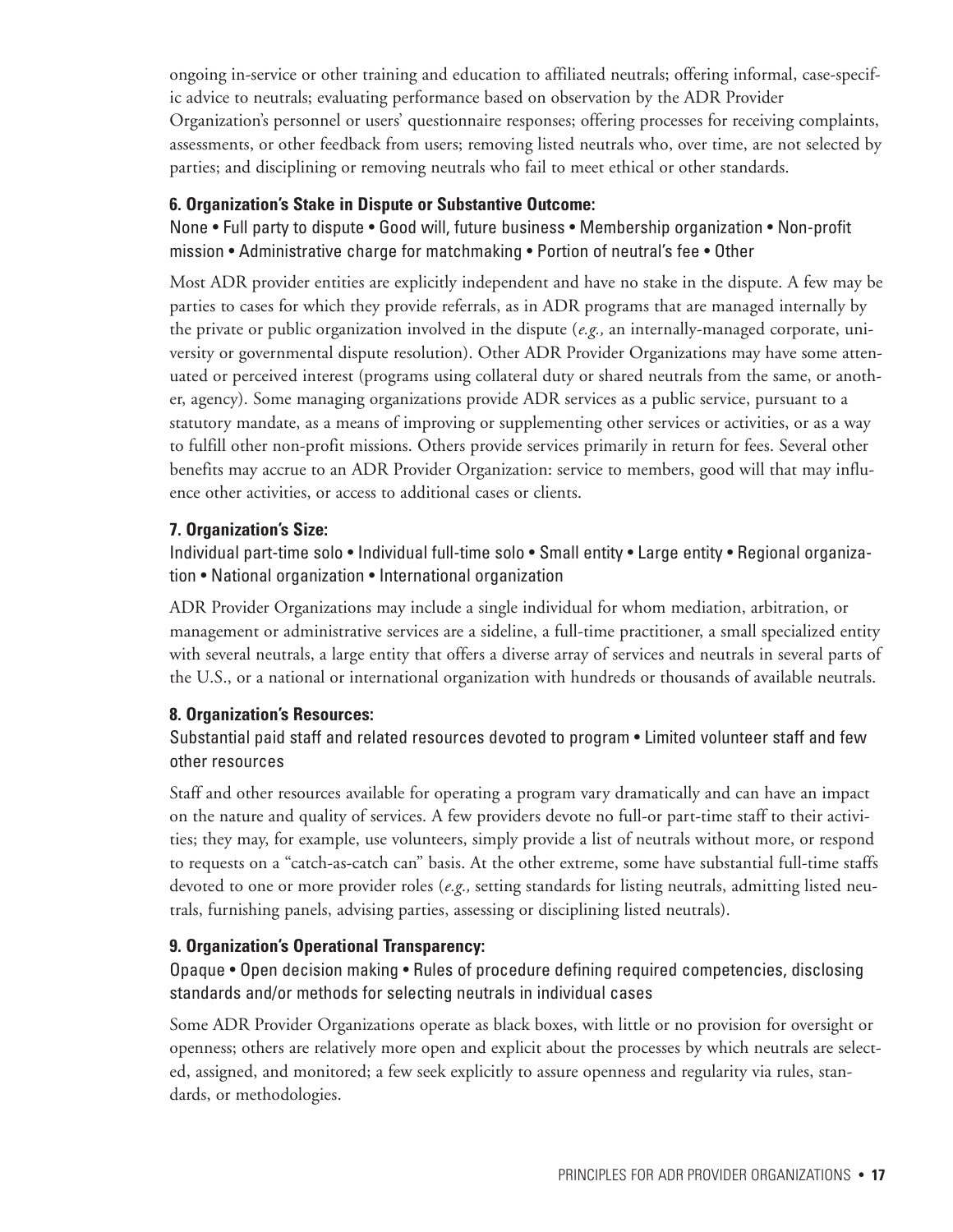## **B. ORGANIZATION'S SERVICES AND RELATIONSHIPS WITH NEUTRALS**

Five key attributes of ADR Provider Organizations were identified in this area:

- Nature of Organization's Services
- Nature of Cases
- Nature of Process Assistance Furnished by Neutral
- Relation of Listed Neutrals to ADR Provider Organization
- Status of Neutral

## **1. Nature of Organization's Services:**

Neutral who assists disputants • Clearinghouse list of available neutrals • Management service • Full service administration • Assignor of neutrals • Advisor • System design • Other consultant • Mixture

Some ADR Provider Organizations offer only certain limited kinds of neutral services; others offer a menu of ADR options, which may include training and consulting. A few operate purely as clearinghouses that do little beyond offering a list of neutrals for users to review, perhaps accompanied by a short brochure or generalized advice. Some court programs, for instance, simply maintain a binder containing resumes sent in by local neutrals. Many ADR Provider Organizations, however, offer a range of administrative, management, and consulting services, including helping parties select or design appropriate processes, finding suitable neutrals, and managing the case during the ADR process. Some Provider Organizations offer set management choices, while others offer parties tailored management (from full-service to self-administration) depending on the users' request. A few offer all of these neutral and management services, sometimes in settings where the Organization both manages a roster and provides neutrals' services for the same client.

# **2. Nature of Cases:**

Number of parties (multiparty or two-party) • Complexity • Length • Subject matter (environmental/ policy • civil enforcement • mass tort, insurance, product liability, or similar litigation • commercial/business conflicts • small claims litigation • workplace/employment • family • consumer • labor-management • neighborhood • other)

ADR Provider Organizations assist parties in cases that vary in size, complexity, length, and number of parties, as well as in their subject matter. A few Provider Organizations offer services for cases involving a wide array of settings or subjects. Other Provider Organizations tend to specialize by subject matter. For instance, some Organizations deal mainly with environmental matters; others tend to focus primarily on a broad range of business, commercial, employment and public disputes. Most public Provider Organizations—for example, entities managing court-annexed ADR programs, state-wide court management organizations, and user-specific entities (like the FDIC's roster of neutrals for litigation stemming from bank closings)—deal mostly, or exclusively, with the kinds of cases they were established to support, though this may encompass a broad array of subject areas.

## **3. Nature of Process Assistance Furnished by Neutral:**

System design • Other consulting • Training • Facilitation • Mediation • Case evaluation • Binding arbitration • Private judging • Specialized expertise in specific subject area • Hybrid ADR Processes • Mixture

The ADR Provider Organization may refer listed neutrals who offer a range of ADR processes and related services. The neutral's roles may also range from a brief consultations to extended conflict resolution interventions. Training and design consulting assignments may also include short or longer tenures.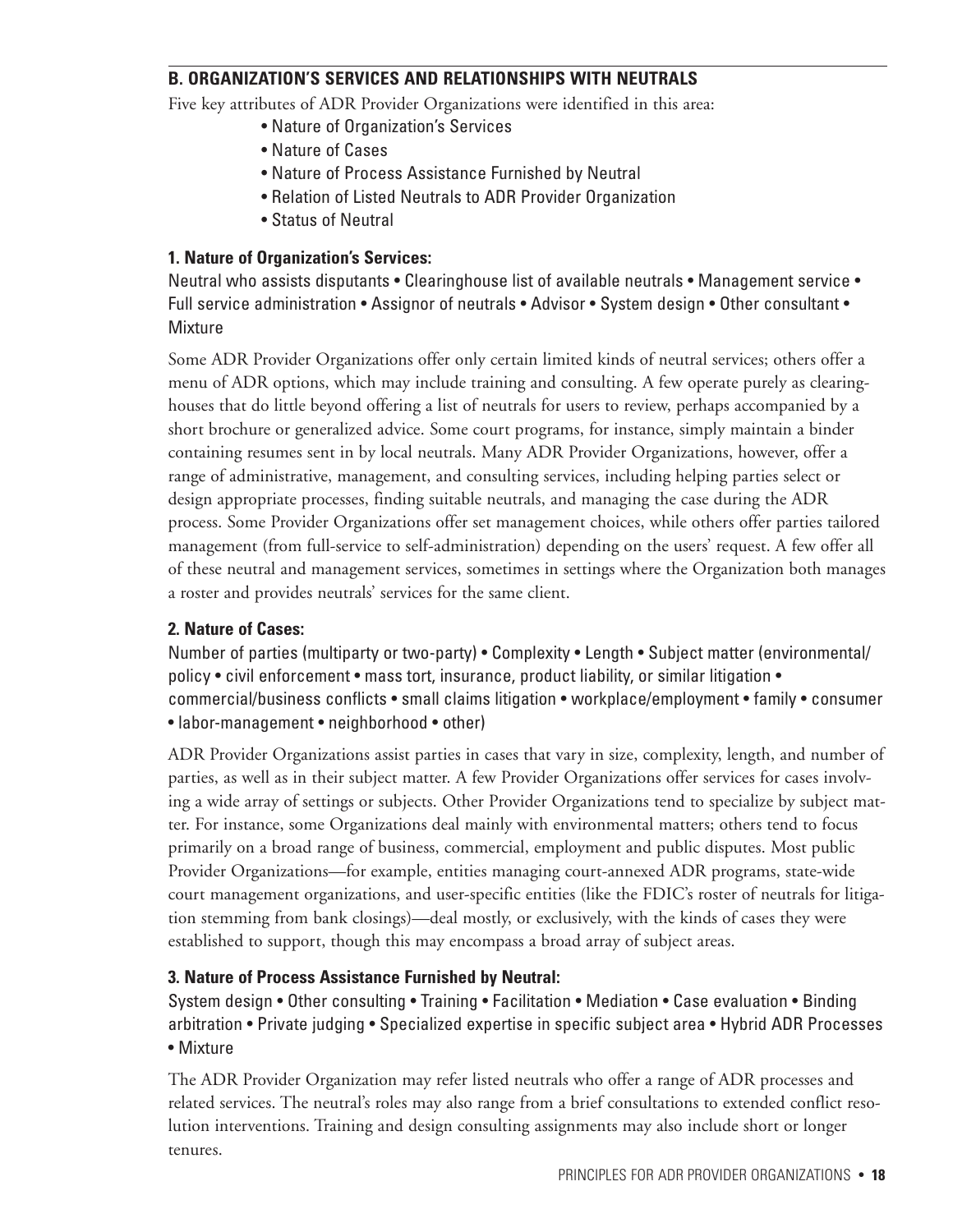#### **4. Relation of Listed Neutrals to Organization:**

Independent • Contractors • Franchisee • Staff • Other

Some management organizations have few, or no, dealings with neutrals beyond listing them. Other organizations work primarily, or exclusively, with neutrals who are contractors, subcontractors, employees, members or franchisees. Several provider organizations require most of their listed neutrals to pay a fee.

#### **5. Status of Neutral:**

Private full-time professional neutral • Private part-time • Public collateral duty • Public full-time • Judicial officer • Lawyer • Other professionals

An ADR Provider Organization may offer services from private full-time or part-time dispute resolution practitioners, public full-time practitioners, private individuals who serve occasionally as neutrals, public employees who offer neutral services on a collateral duty basis, or judicial officers whose activities as neutrals may be related to official duties. Apart from their employment status, neutrals referred by a Provider Organization may also come from a variety of professional or other backgrounds (*e.g.,* lawyer, judge, engineer, environmental scientist, social worker, therapist, among others).

## **C. ORGANIZATION'S RELATIONSHIPS WITH USERS OR CONSUMERS**

Two key factors were identified in this area:

- Characteristics of Parties or Representatives
- Organization's Prior Relationship with a User or Representative

### **1. Characteristics of Parties or Representatives:**

Unsophisticated/vulnerable/pro se/novice parties or representatives • Experienced/ fully represented parties or representatives • Individual v. Organization • Individual v. Individual • Other

ADR Provider Organizations deal with a variety of users. Organizations handling neighborhood, consumer, or family cases may often deal with cases involving exclusively first-time participants or similarly unsophisticated users. In many court programs and other settings, the Provider Organization may deal with some parties who are novices on one side and well-represented organizations, or ones that have great experience with ADR processes, on the other. These and other Provider Organizations particularly in large commercial or labor disputes—deal largely with sophisticated repeat players (as parties and/or representatives) on one or all sides.

#### **2. Organization's Prior Relationship with a User or Representative:**

None • Repeat contractor • Long-term contractor • Financial dealings • Other (*e.g.,* board member)

An ADR Provider Organization may have had no dealings with any party or representative; may have worked one or more times with a party or with both parties, or their representatives; or may have a long-term service contract or other relationship with one party or law firm. A Provider Organization may also have certain types of prior, ongoing, or intermittent professional relations with parties or representatives, such as providing training, consulting, or systems design services. In some instances, a Provider Organization may have financial, business, professional or personal dealings with a party or representative.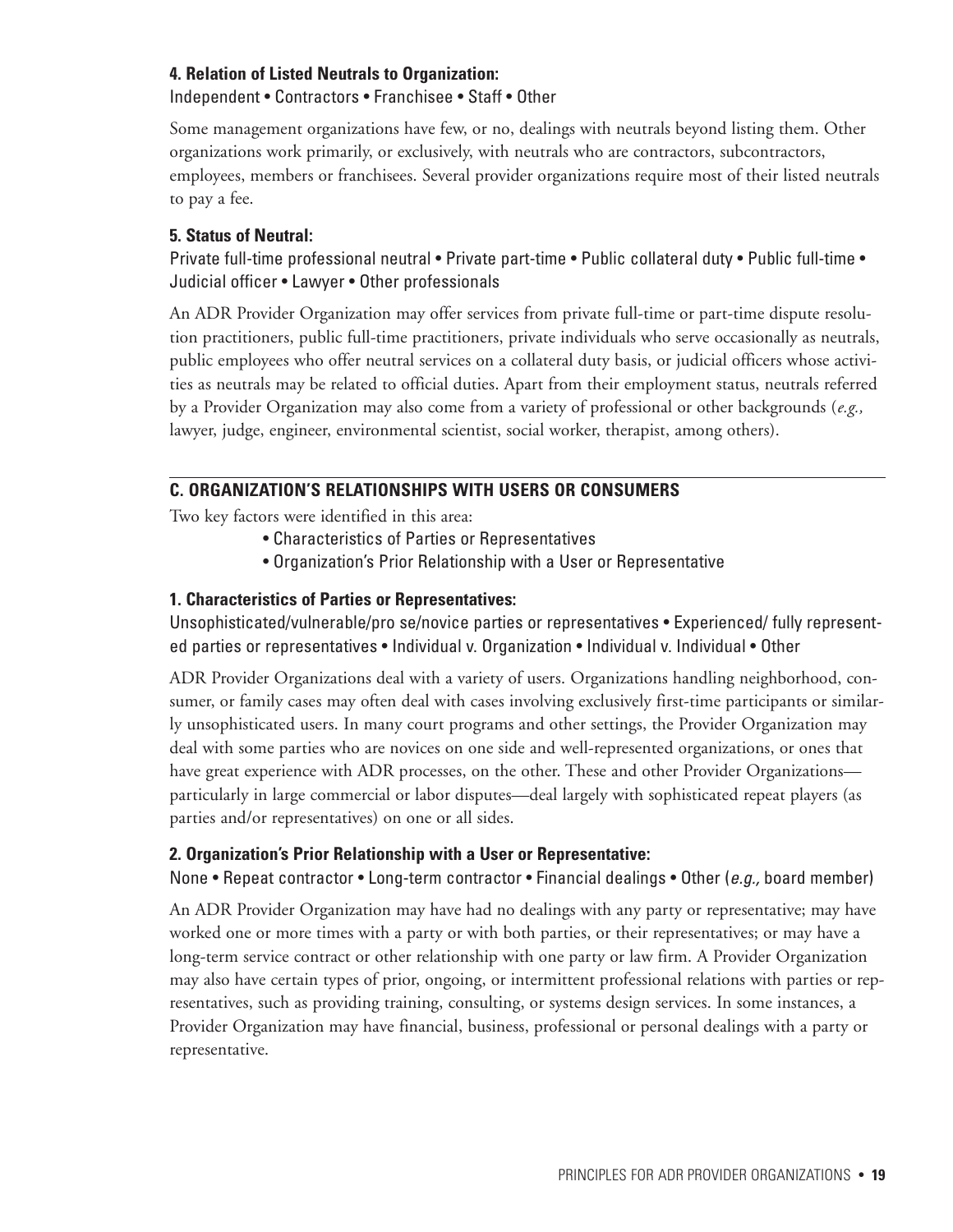## **CPR-GEORGETOWN COMMISSION ON ETHICS AND STANDARDS OF PRACTICE IN ADR\***

Chair **Prof. Carrie Menkel-Meadow** Georgetown University Law Center Washington, DC

**Prof. Marjorie Corman Aaron** University of Cincinnati College of Law Cincinnati, OH

**Hon. Arlin M. Adams** Schnader, Harrison, Segal & Lewis Philadelphia, PA

**Howard J. Aibel** LeBoeuf, Lamb, Greene & MacRae New York, NY

**Tom Arnold** Arnold, White & Durkee Houston, TX

**Jonathan D. Asher** Legal Aid Society of Metropolitan Denver Denver, CO

**Hon. Nancy F. Atlas** U.S. District Court Houston, TX

**Richard W. Austin** Pretzel & Stouffer Chicago, IL

**Margery F. Baker** Resolution Resources Inc. Potomac, MD

**Fred Baron** Baron & Budd Dallas, TX

**Howard S. Bellman** Madison, WI

**John Bickerman** Bickerman Dispute Resolution Group Washington, DC

**Sheila L. Birnbaum** Skadden, Arps, Slate, Meagher & Flom New York, NY

**Hon. Wayne D. Brazil** U.S. District Court Oakland, CA

**William H. Champlin III** Tyler Cooper & Alcorn Hartford, CT

**Richard Chernick** Los Angeles, CA

**Hon. Kenneth Conboy** Latham & Watkins New York, NY

**Frederick K. Conover II**  The Faegre Group Denver, CO

**Hon. Mario M. Cuomo** Willkie Farr & Gallagher New York, NY

**John J. Curtin, Jr.** Bingham, Dana & Gould Boston, MA

**Dean John D. Feerick** Fordham University Law School New York, NY

**Lawrence J. Fox** Drinker, Biddle & Reath Philadelphia, PA

**Howard Gadlin** National Institute of Health Bethesda, MD

**Bryant Garth** American Bar Foundation Chicago, IL

**Shelby R. Grubbs** Miller & Martin Chattanooga, TN

**Prof. Geoffrey C. Hazard, Jr.** University of Pennsylvania Philadelphia, PA

**H. Roderic Heard** Wildman Harrold Chicago, IL

**James F. Henry** CPR Institute for Dispute Resolution New York, NY

**Christopher Honeyman** Madison, WI

**J. Michael Keating, Jr.** Chris Little & Associates Providence, RI

**Judith Korchin** Holland & Knight Miami, FL

**Duane W. Krohnke** Faegre & Benson Minneapolis, MN

**Hon. Frederick B. Lacey** LeBoeuf, Lamb, Greene & MacRae Newark, NJ

**Prof. Homer LaRue** Howard University School of Law Washington, DC

**Michael K. Lewis** ADR Associates, L.L.C.

**Deborah Masucci** JAMS New York, NY

**Prof. Harry N. Mazadoorian** Quinnipiac Law School Hamden, CT

\* Affiliations and titles as of May 1, 2002